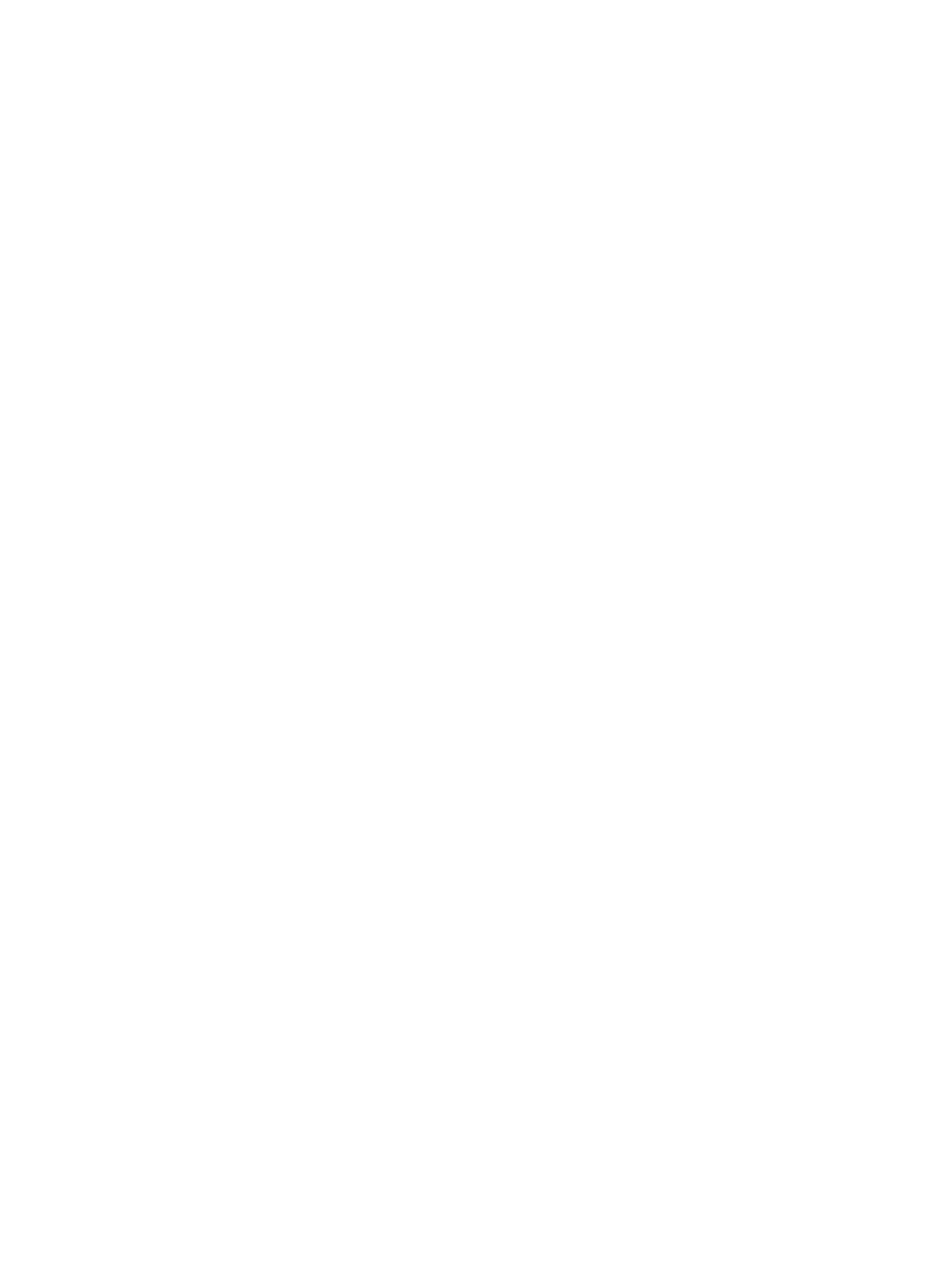Wrexham Energy Centre

## Grid Connection Statement

The Infrastructure Planning (Applications: Prescribed Forms and Procedure) Regulations 2009

Regulations  $5(2)(p)$  and  $6(1)(a)(i)$ 

Revision 1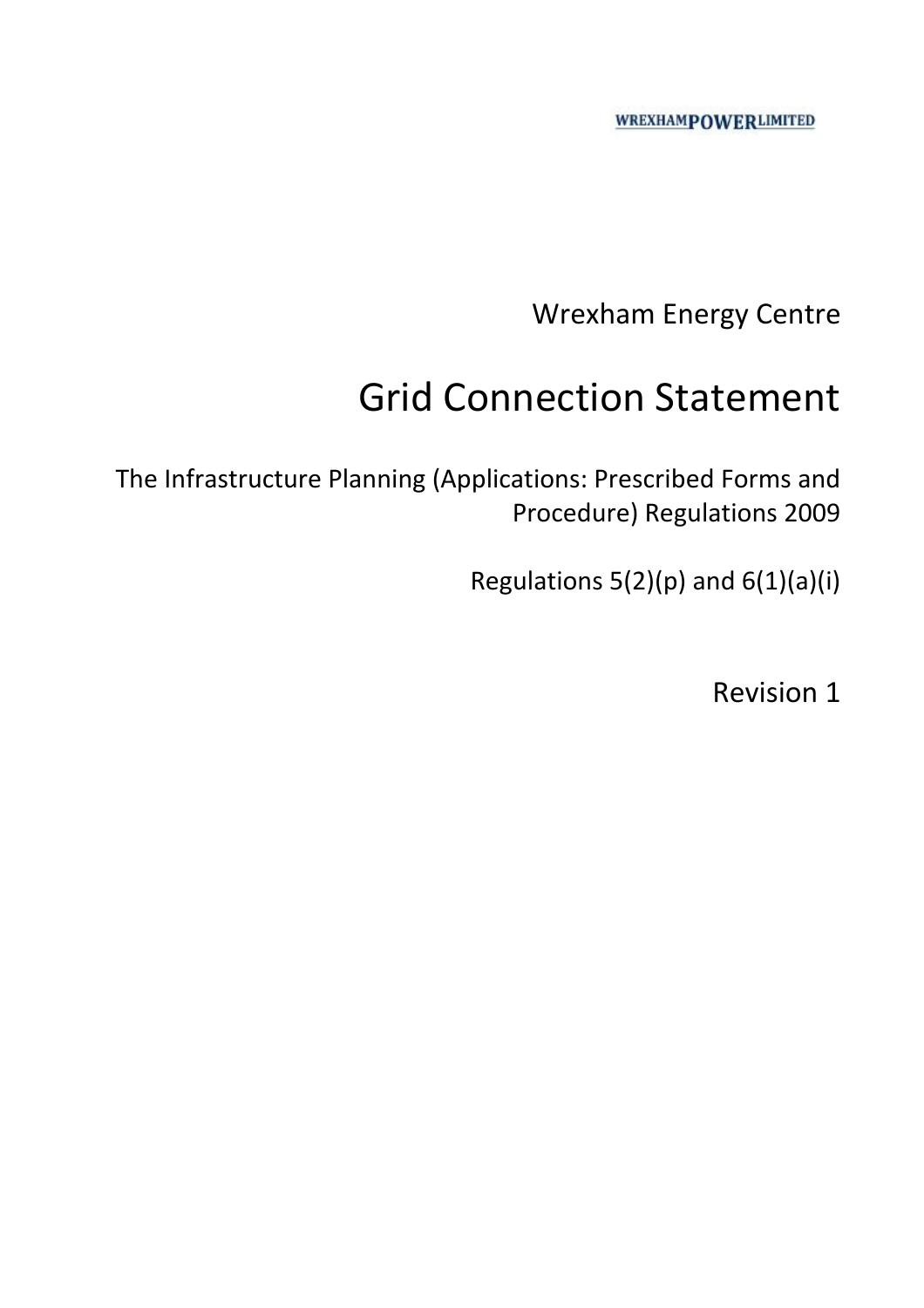#### **CONTENTS**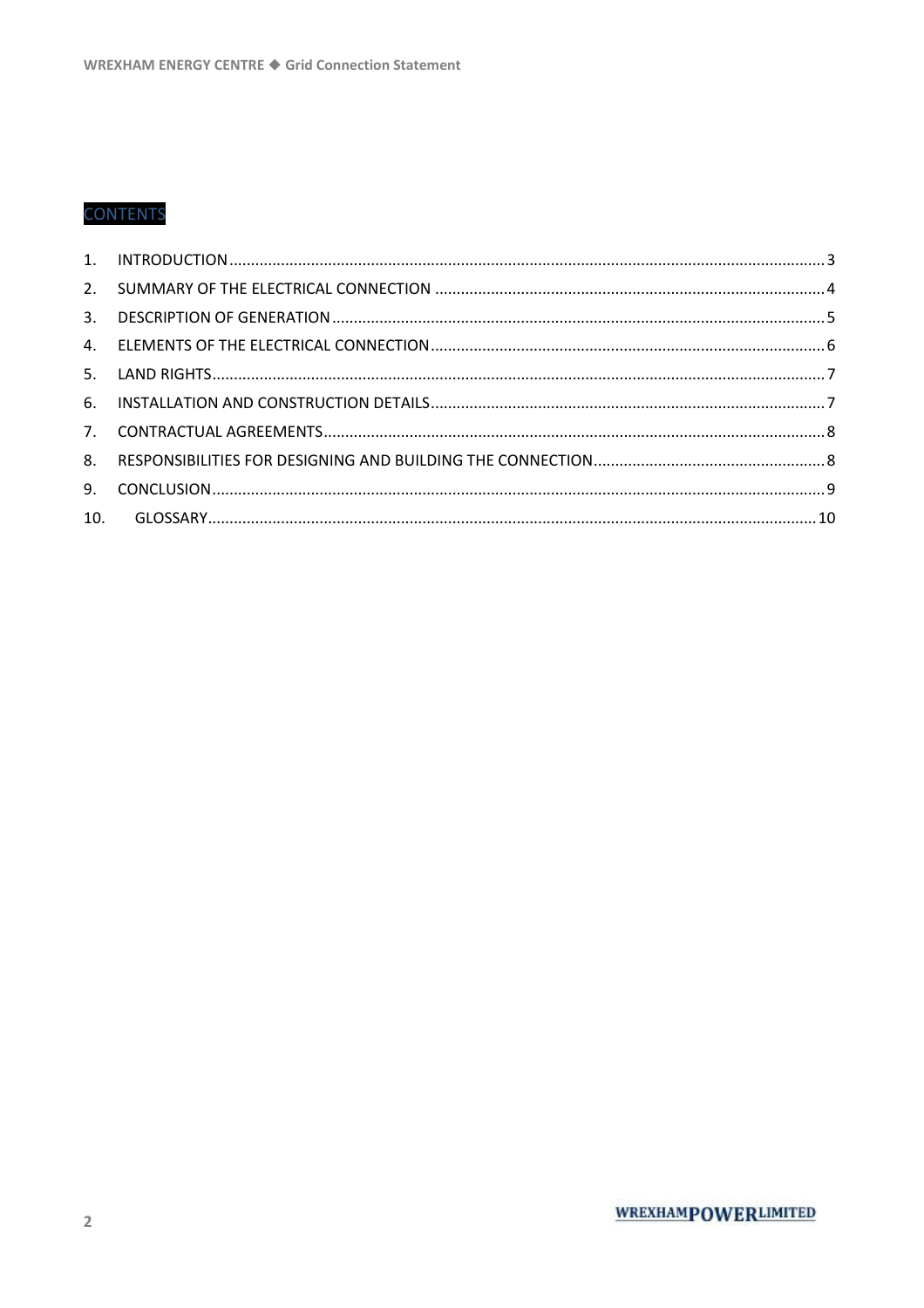#### **1. INTRODUCTION**

- 1.1. This document accompanies the Application by Wrexham Power Limited (WPL) to the Secretary of State under the Planning Act 2008 (the PA 2008) for the Wrexham (Gas Fired Power Station) Order (the Order) granting powers to construct, operate and maintain the Power Station Complex Site on land at Kingmoor Park South, Wrexham Industrial Estate (WIE), Bryn Lane, Wrexham. The Power Station Complex Site and the Gas Connection (see below) are collectively referred to as the Scheme or the Wrexham Energy Centre (WEC).
- 1.2. The Power Station Complex Site is located on the north-eastern side of the WIE. It is located approximately 3.5 km east of Wrexham in the boundary of Wrexham County Borough and is situated on an area known as Kingmoor Park South, and comprises partly greenfield and partly brownfield land, the latter being an area occupied formerly by the Owens Corning fibreglass factory complex. A majority of the Power Station Complex is located on brownfield land.
- 1.3. The Power Station Complex Site constitutes a Nationally Significant Infrastructure Project (NSIP) by virtue of section 14 and section 15 of the PA 2008 which includes within the definition of an NSIP any onshore generating station in England or Wales of above 50 MW. Under section 31 of the PA 2008 a Development Consent Order (DCO) is required to develop an NSIP. Under section 37 of the PA 2008 this can only be granted if an application is made for it to the relevant Secretary of State (SoS) (the Application).
- 1.4. The Power Station Complex Site comprises:
	- a combined cycle gas turbine (CCGT) power station (the "Power Station Complex") (works numbered 1A to 1G in Schedule 1 to the Order) which would be fuelled by natural gas and would have an electrical generation capacity of up to 299 megawatts (MWe);
	- the temporary and permanent Laydown Areas (works numbered 2A and 2B respectively in Schedule 1 to the Order);
	- surface water drainage works (work numbered 3 in Schedule 1 to the Order);
	- the landscaping and ecological mitigation works (work numbered 4 in Schedule 1 to the Order);
	- the alteration and use of the Kingmoor Park Access Road (work numbered 5 in Schedule 1 to the Order);
- 1.5. WPL, in parallel to the Application, has submitted a planning application under the Town and Country Planning Act 1990 to the local planning authority, Wrexham County Borough Council, for the Gas Connection. The Gas Connection comprises a 400mm nominal bore gas pipeline (Gas Pipeline) required to provide gas to the Power Station Complex Site and an Above Ground Installation (AGI).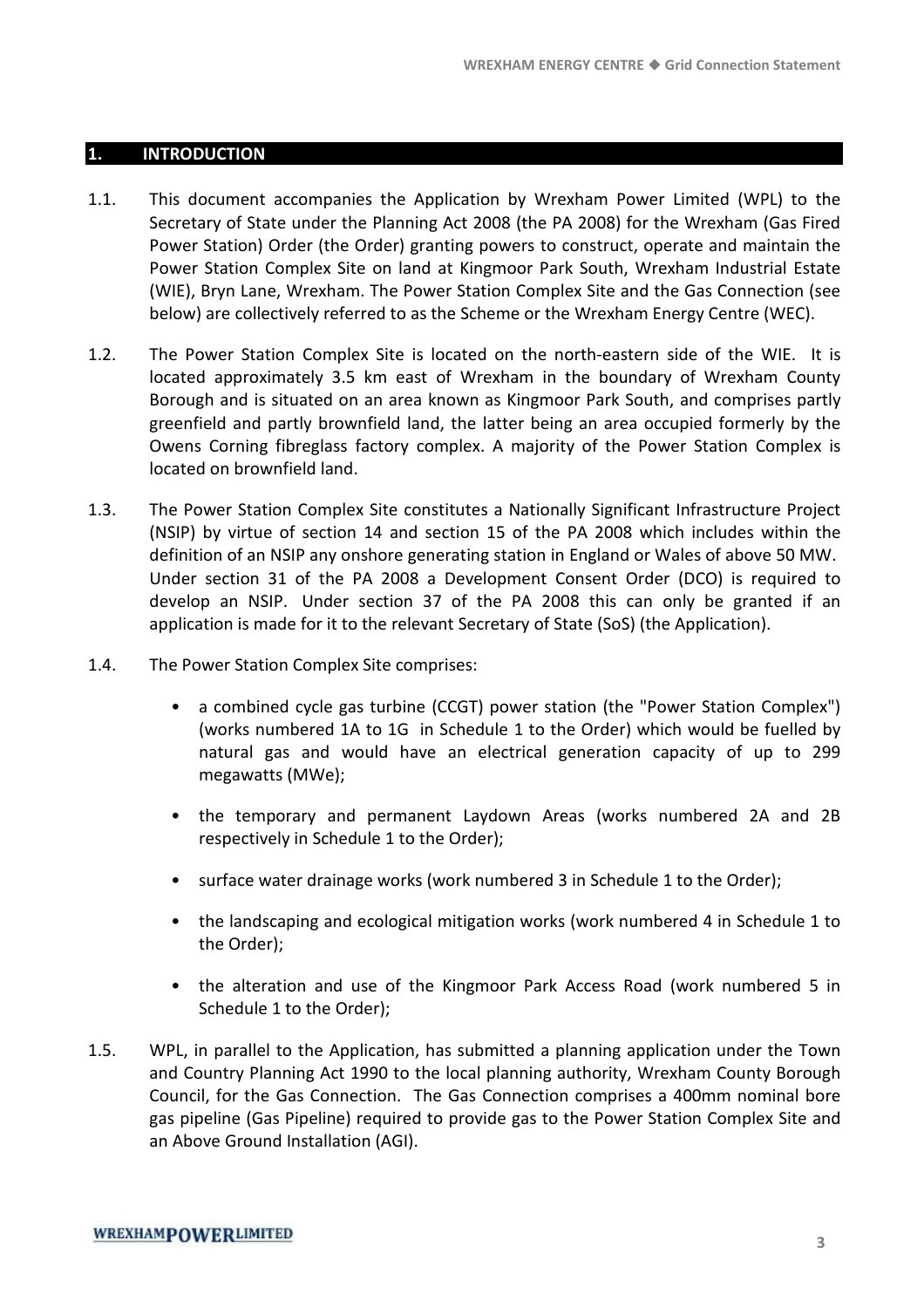- 1.6. A description of the Scheme is provided in chapters one and four of the Environmental Statement (ES) (document reference 6.2).
- 1.7. The Power Station Complex would be fuelled by natural gas and would have an electrical generation capacity of up to 299 megawatts (MWe). The final design and consenting route for the Electrical Connection will be determined at a later date by the Distribution Network Operator (DNO), in its role as statutory undertaker for electrical infrastructure in the Wrexham area. The DNO is SP Manweb/SP Energy Networks (SPM/SPEN). SPM/SPEN will apply for consent for any works associated with the Electrical Connection through the appropriate lawful consenting regime at the time, including undertaking any environmental assessment that may be required.
- 1.8. This document forms part of the suite of documents accompanying the Application submitted in accordance with section 37 of the PA 2008 and the Infrastructure Planning (Applications: Prescribed Forms and Procedure) Regulations 2009 (APFP Regulations). The Application seeks the making of the Order, which would confer the powers required to construct, operate and maintain the Power Station Complex Site.

#### **2. SUMMARY OF THE ELECTRICAL CONNECTION**

- 2.1. NPS EN-1 at paragraph 4.9.2 makes clear that it is not always possible, nor the best course in terms of delivery of the project in a timely way, for a power station and its grid connection to be progressed as part of the same application for development consent. This may be because different aspects may have different lead-in times and be undertaken by different legal entities subject to different commercial and regulatory frameworks (for example grid companies operate within OFGEM controls). There are various power station projects that have been consented pursuant to the PA 2008 with their grid connections being consented separately. Examples include the Hinkley Point C nuclear power station and its separate grid connection, both of which have obtained DCOs some time apart.
- 2.2. WPL has made a connection application to SPM/SPEN for the electrical output of the Power Station Complex. SPM/SPEN has made a connection offer to WPL to export electricity into SPM/SPEN's 132 kV network via underground cables from the Power Station Complex Site to the Legacy Grid substation.
- 2.3. New and additional infrastructure is required in order to establish an embedded connection into the grid so that the Scheme can export electricity to the distribution and transmission networks. As mentioned above, the final design and consenting route for the Electrical Connection will be determined by SPM/SPEN. The overall grid connection infrastructure is likely to comprise the following elements (the below works required to make the connection are based on a commercially confidential connection offer). The anticipated works required to make the Electrical Connection are as follows:
	- 2.3.1. Works required at Legacy Grid substation (400kV/132kV Transmission).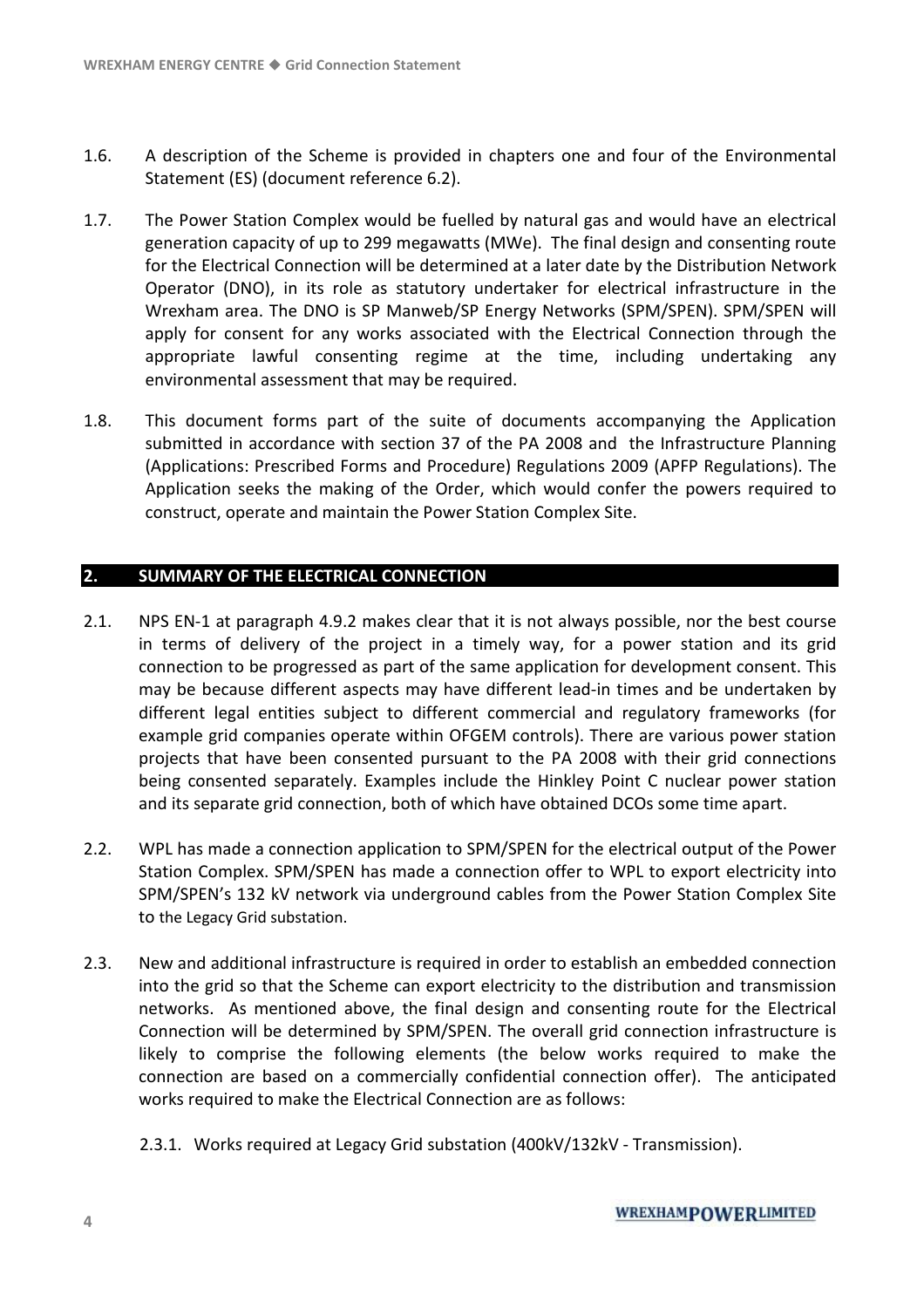- 2.3.2. SPM/SPEN works at Legacy Grid substation in relation to NGET interface (Transmission to Distribution).
- 2.3.3. Works at Legacy Grid substation including 132kV switchgear (Distribution).
- 2.3.4. Install double circuit underground 132kV cable between Legacy Grid substation and Wrexham Energy Centre switchyard (Distribution)
- 2.3.5. Interface equipment required at the Wrexham Energy Centre switchyard (Distribution/Customer).
- 2.4. No works will be required to the existing Marchwiel or Wrexham substations or to the existing overhead lines, their support structures or the underground cables that serve Marchwiel (Wrexham Industrial Estate) substation. The 132kV switchyard (part of numbered work 1D of the draft Order (Document reference 3.1)) is the responsibility of WPL and forms part of the Power Station Complex Site. The design and construction of the Electrical Connection will be the responsibility of SPM/SPEN. SPM/SPEN will obtain the necessary consents, as required, for each element of the Electrical Connection (including undertaking any environmental assessment that may be required). As the generation capacity is greater than 100MWe, NGET will need to be party to any connection agreement.
- 2.5. This document summarises how WPL proposes to deliver the Electrical Connection and the parties' progress on the necessary connection agreements in order to secure the delivery of the works referred to in paragraphs 2.3.1 to 2.3.5 above.

#### **3. DESCRIPTION OF GENERATION**

- 3.1. The Scheme is a Combined Cycle Gas Turbine power station. The Scheme will be fired on natural gas which would be obtained from National Grid Gas plc's gas network, the National Transmission System (NTS). Connection to the gas network is described in more detail in the Gas Connection Statement (Document reference 8.2)
- 3.2. The Scheme will have a maximum output of 299MWe which will be exported utilising SPM/SPEN's network (as distribution network operator) into the Legacy Grid substation. The Scheme will have three generators and a startup and shutdown sequence scheme which will ensure the voltage step change is less than 3%, so as to comply with standard Engineering Recommendation P28.
- 3.3. WPL will procure and own the electrical 132kV switchyard within the Power Station Complex Site up to the meter point. SPM/SPEN will own the equipment and interconnecting equipment, beyond the meter point, between the Wrexham Energy Centre switchyard and Legacy Grid substation. NGET will procure and own any Transmission equipment within the Legacy Grid substation (e.g. Supergrid Transformers).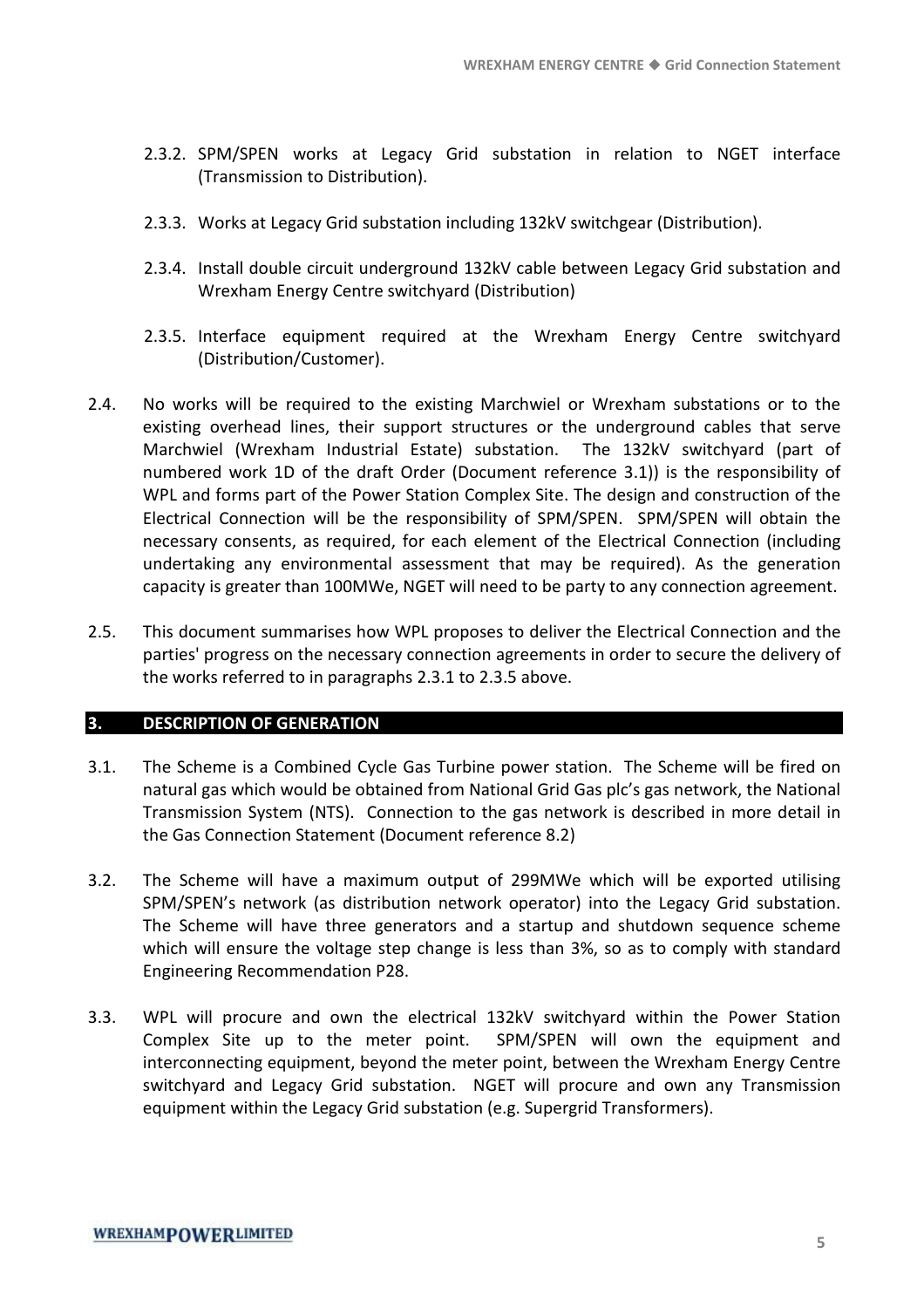#### **4. ELEMENTS OF THE ELECTRICAL CONNECTION**

- 4.1. WPL has engaged with SPM/SPEN (as DNO) and NGET in relation to options for the provision of a connection for the Power Station Complex. WPL submitted a connection application to SPM/SPEN who have provided a connection offer. WPL and NGET have had discussions regarding any effects that this Scheme would have on the transmission network, including reverse power flows. Although the Electrical Connection will be made into the distribution network, as the generation capacity is greater than 100MWe, NGET needs to be party to any connection.
- 4.2. The proposed connection point is at Legacy Grid substation (as shown on the plan below).

# **WREXHAM** WRECSAM **Legacy Grid Substation**

#### Location Plan of Legacy Grid Substation

- 4.3. New and additional infrastructure is required in order to establish an embedded connection so that the Scheme can export electricity to the distribution and transmission networks. The currently anticipated additional infrastructure is expected to comprise the following elements:
	- 4.3.1. Works required at the Legacy Grid substation associated with the provision of 2 x Super Grid Transformers, 400/132kV feeder bays, busbars, disconnectors, SCADA, SCIS, protection, earthing, associated civils, services and communications to enable the connection (i.e. the works referred to in paragraph 2.3.1 above).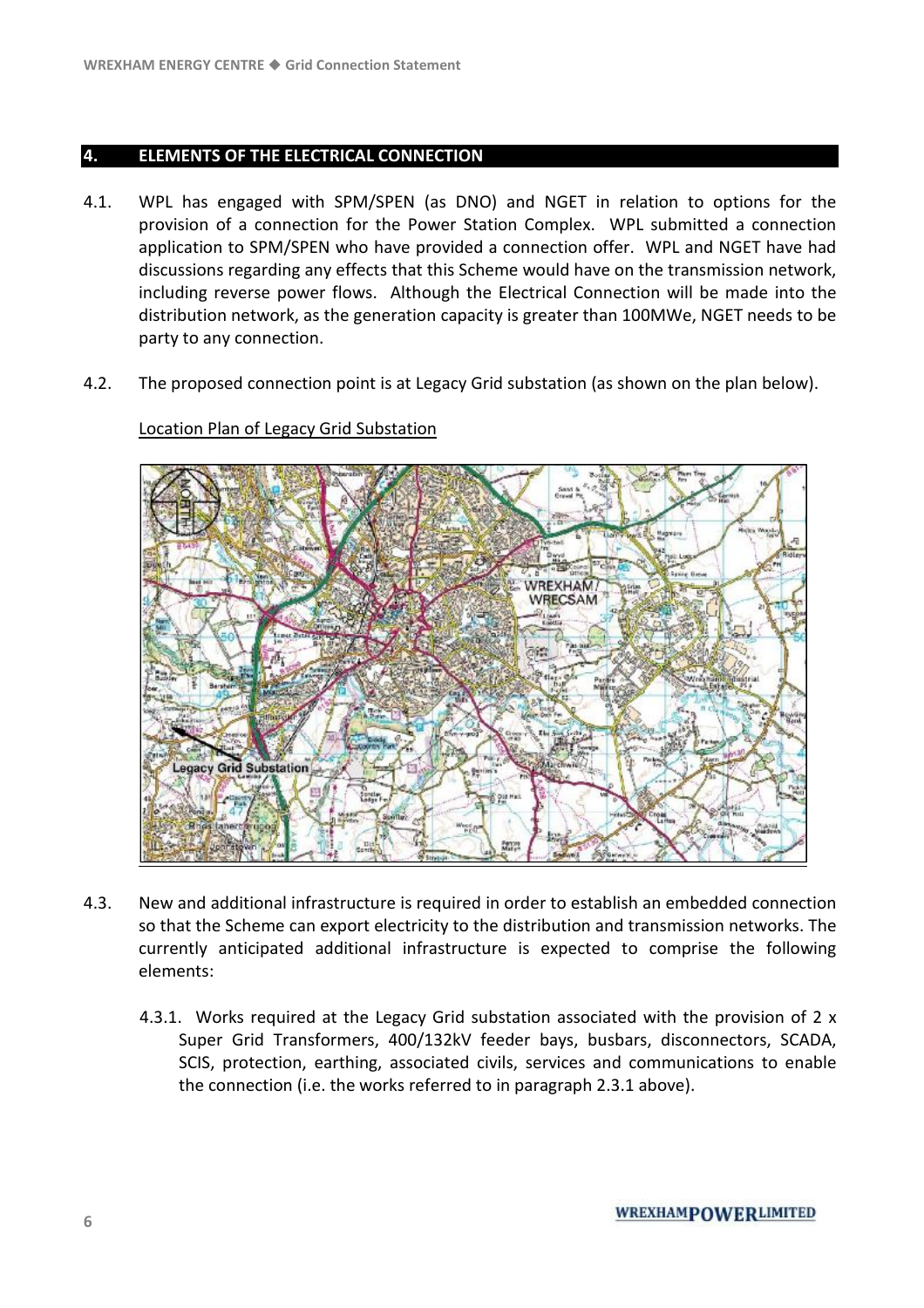- 4.3.2. SPM/SPEN works at the Legacy Grid substation in relation to NGET interface, transmission interface cable sealing ends, Super Grid Transformer commissioning and associated landscape and environmental works (i.e. the works referred to in paragraph 2.3.2 above).
- 4.3.3. Works at the Legacy Grid substation including 132kV switchgear, 2 x 132kV Circuit Breakers, protection and control, constraint scheme, ancillary plant and equipment, LVAC, SCADA and telecommunications equipment (i.e. the works referred to in paragraph 2.3.3 above).
- 4.3.4. Installation of a double circuit underground cable of up to 13km in length between Legacy Grid substation and Wrexham Energy Centre switchyard.(i.e. the works referred to in paragraph 2.3.4 above).
- 4.3.5. Interface equipment required within the Wrexham Energy Centre switchyard being 132kV switchgear consisting of 5 x 132kV Circuit Breakers, protection and control, constraint scheme, ancillary plant and equipment, LVAC, SCADA and telecommunications equipment (i.e. the works referred to in paragraph 2.3.5 above). This interface equipment (which will be owned by SPM/SPEN) will connect into the works which WPL is seeking consent for in Work No 1D.
- 4.4. No works will be required to the existing Marchwiel or Wrexham substations or to the existing overhead lines, their support structures or the underground cables that serve Marchwiel (Wrexham Industrial Estate) substation.

#### **5. LAND RIGHTS**

- 5.1. WPL is not seeking compulsory acquisition powers for land or rights over land required for the Electrical Connection.
- 5.2. SPM/SPEN will obtain the necessary land or rights over land for the Electrical Connection. As is usual, SPM/SPEN will negotiate with relevant landowners and where agreement is not possible it is anticipated that it would use its existing statutory powers to secure the necessary land or rights over land if required.
- 5.3. However, it is believed that much of the potential works to the distribution (and transmission) network can be undertaken on land already in the ownership and/or control of SPM/SPEN or NGET or within public highway land.

#### **6. INSTALLATION AND CONSTRUCTION DETAILS**

#### **Cable Installation**

6.1. The method of cable installation would be determined by SPM/SPEN at the relevant time. However, WPL understands that cable installation would be carried out in an excavated trench with cable directly buried in the trench (open cut method). The cable bedding would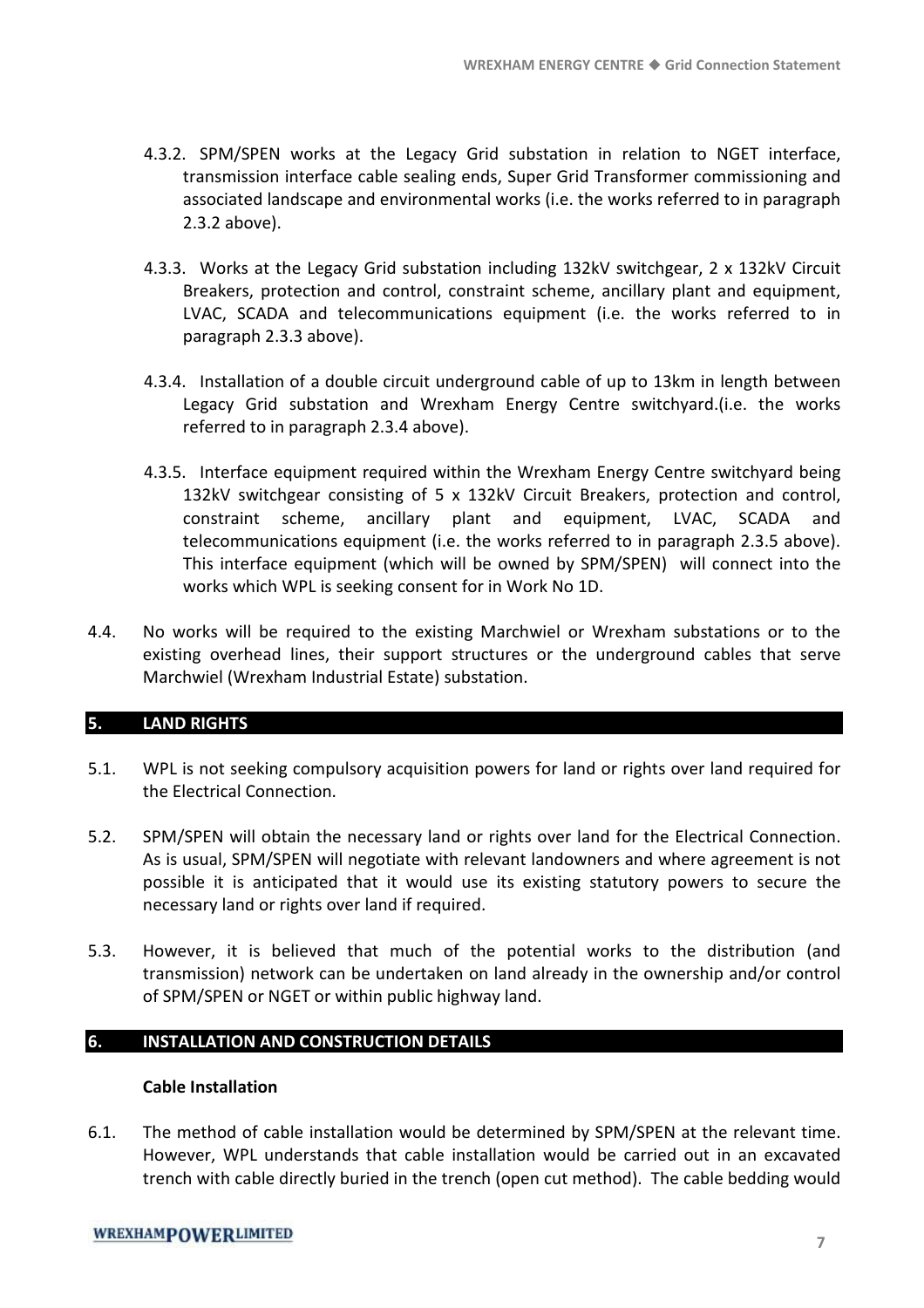be laid typically at 1m below ground level, subject to existing conditions and the location of existing buried services. Once the cables are installed cable protection cover slabs would be placed over the cables. Finally the trench would be backfilled and final reinstatement undertaken. Where possible, the underground cable would be located in the public highway.

#### **Substation works**

6.2. Pursuant to their statutory duties under the Electricity Act 1989, it will be the responsibility of SPM/SPEN (as DNO) and NGET to determine the technical works that may be required within their current network and substations in order to accommodate the Electrical Connection. WPL considers that SPM/SPEN and NGET have the permitted development rights, statutory powers and/or land rights in order to undertake the majority of the potential works that may be required. Any additional planning permission or land rights that may be required would be obtained by either SPM/SPEN or NGET, through the appropriate lawful consenting regime at the time. WPL considers that any necessary works for the Electrical Connection can be carried out by SPM/SPEN and NGET within the timescale of the construction period for the Scheme.

#### **7. CONTRACTUAL AGREEMENTS**

- 7.1. WPL has applied for a Connection Agreement with SPM/SPEN and a connection offer has been obtained. This statement incorporates the content of the connection offer and the works required for the Electrical Connection.
- 7.2. Once a connection offer is accepted, WPL will apply to NGET for a Bilateral Embedded Generation Agreement (BEGA). WPL is in discussions with both SPM/SPEN and NGET and is confident that both agreements will be entered into in due course.

#### **8. RESPONSIBILITIES FOR DESIGNING AND BUILDING THE CONNECTION**

- 8.1. WPL is seeking consent within the Order for the 132kV switchyard within the Power Station Complex Site (numbered work 1 in Schedule 1 of the Order).
- 8.2. WPL is not seeking consent within the Order for the Electrical Connection or the alterations to SPM/SPEN's substations or network or to NGET's Legacy Grid substation (i.e. the works referred to at paragraphs 2.3.1 to 2.3.4 above) as these would constitute "associated development" under the PA 2008 (which cannot generally be consented as part of a DCO in Wales). From the studies undertaken, the works required to these substations in order to facilitate the Electrical Connection, would be undertaken using permitted development rights, under the Town and Country Planning (General Permitted Development) Order 1995 (as amended), of SPM/SPEN or NGET, as appropriate.
- 8.3. SPM/SPEN and NGET will be responsible for designing and constructing the works at Legacy Grid substation (the potential works referred to in paragraphs 4.3.1 to 4.3.3).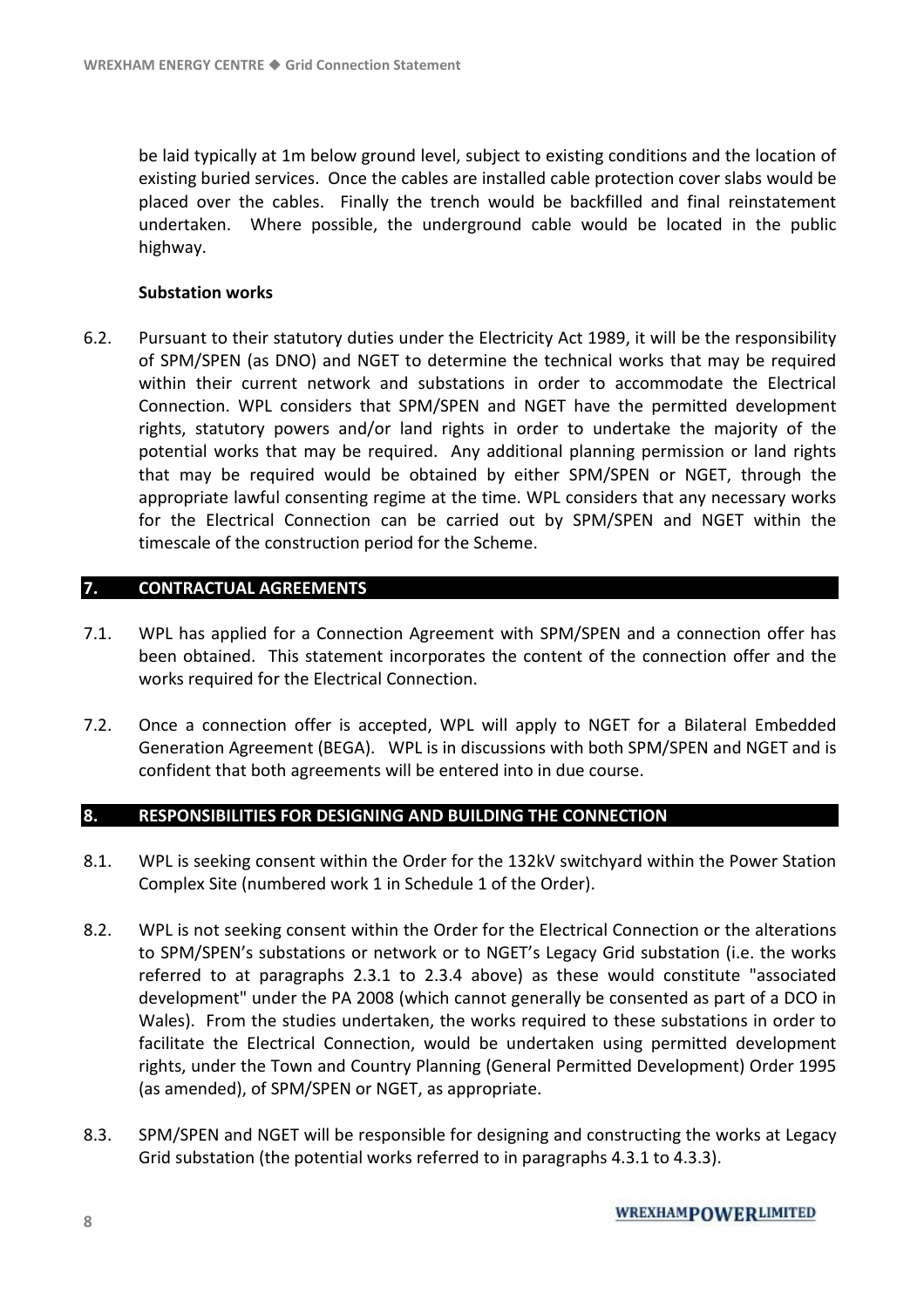- 8.4. SPM/SPEN will be responsible for installing the underground cable between the WEC switchgear and the existing Legacy Grid substation (the potential works referred to in paragraph 4.3.4)
- **8.5.** SPM/SPEN and WPL will be responsible for designing and constructing the 132kV switchyard within the Power Station Complex (numbered work 1 in Schedule 1 of the Order and the potential works referred to in paragraph 4.3.5).

#### **9. CONCLUSION**

- 9.1. WPL is required to submit a statement pursuant to regulation 6 of the APFP Regulations confirming "who will be responsible for designing and building the connection to the electricity grid".
- 9.2. WPL considers that this statement provides confirmation to the Secretary of State that:
	- 9.2.1. WPL is in the process of securing the necessary connection agreements with SPM/SPEN and NGET regarding connection of its up to 299MW<sub>e</sub> output from the Scheme to the local distribution network;
	- 9.2.2. These agreements will provide that SPM/SPEN and NGET will design and build certain elements of the Electrical Connection. Where this is required, WPL considers that SPM/SPEN and NGET have the necessary permitted development rights, statutory powers and/or land rights for the majority of the works to be undertaken. Where they may require additional consents, they will apply through the appropriate lawful consenting regime at the time;
	- 9.2.3. WPL has secured the necessary land and rights in order to allow it to construct the 132kV switchyard on the Power Station Complex (numbered work 1 in Schedule 1 of the Order) and is seeking development consent under the DCO for the Power Station Complex Site in this regard.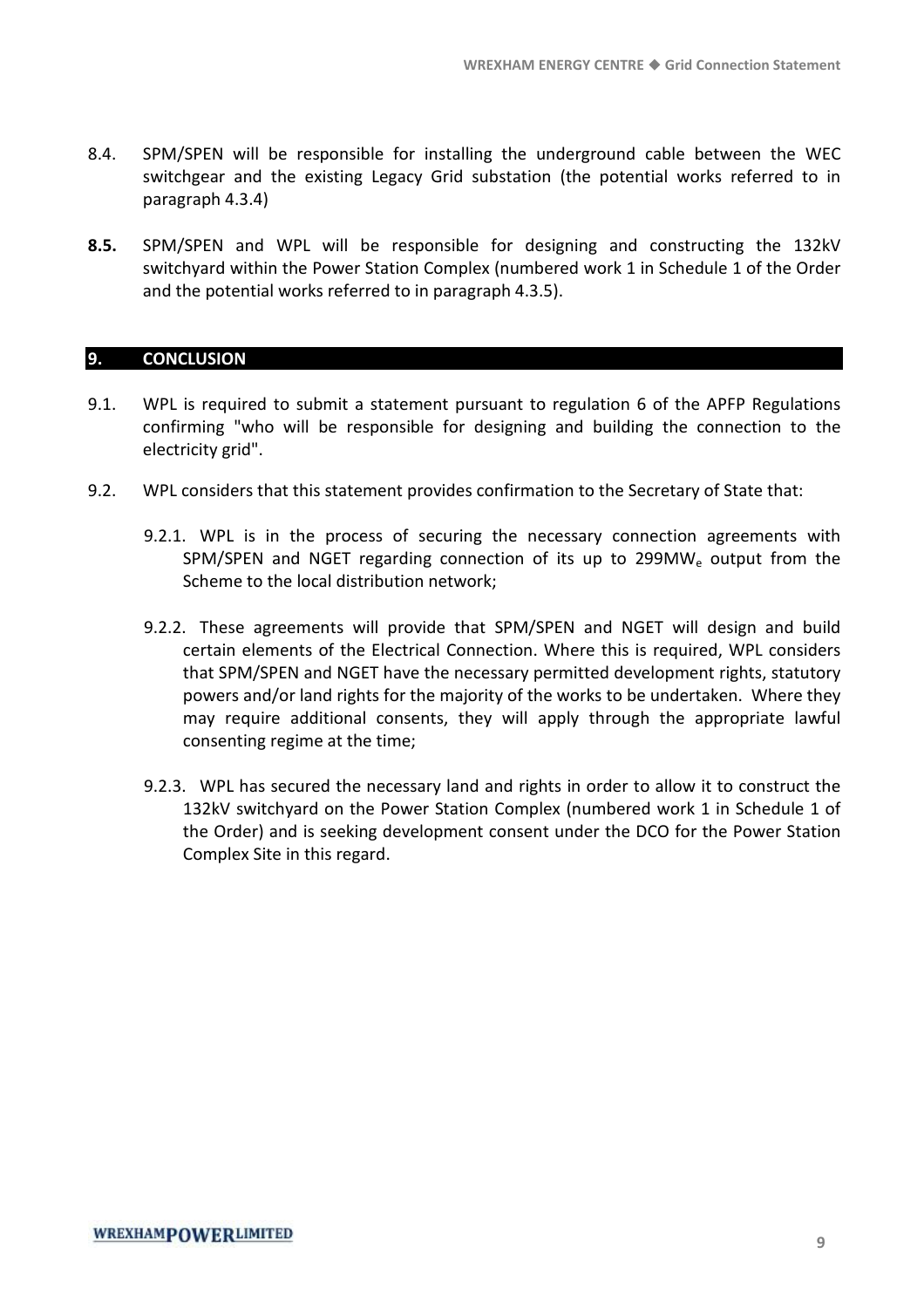#### **10. GLOSSARY**

| <b>Full Text</b>                                        | <b>Acronym</b> | <b>Notes</b>                                                                                                                                                                                   |
|---------------------------------------------------------|----------------|------------------------------------------------------------------------------------------------------------------------------------------------------------------------------------------------|
| Ground<br>Above<br>Installation                         | AGI            | Compound where the infrastructure (pipes, valves<br>and kiosk) is located which is required to connect the<br>Gas Connection to the high pressure gas National<br>Transmission System ('NTS'). |
| <b>AGI Site</b>                                         |                | The land on which the AGI will be located.                                                                                                                                                     |
| Ordnance<br>Above<br>Datum                              | <b>AOD</b>     | Height of land surface above sea level.                                                                                                                                                        |
| Agricultural<br>land<br>classification                  | <b>ALC</b>     | A nationally consistent and recognised method for<br>assessing the potential productiveness of agricultural<br>land.                                                                           |
| Cooled<br>Air<br>Condenser                              |                | A direct dry cooling system where the steam is<br>condensed and returned condensate to the boiler<br>without water loss. Situated within the Power Station<br>Complex.                         |
| Area of Outstanding<br>Natural Beauty                   | <b>AONB</b>    | landscape designation protected<br>under<br>the<br>A<br>Countryside and Rights of Way Act, 2000                                                                                                |
| Air<br>Pollution<br><b>Information System</b>           | <b>APIS</b>    | information<br>system that<br>provides<br>An<br>a<br>comprehensive source of information on air pollution<br>and the effects on habitats and species.                                          |
| Quality<br>Limit<br>Air<br>Value<br>Regulations<br>2010 |                | UK regulations to limit the levels of air borne<br>pollutants emitted from industries.                                                                                                         |
| Quality<br>Air<br><b>Management Area</b>                | <b>AQMA</b>    | An area designated by a local authority as being at<br>risk of not meeting air quality standards                                                                                               |
| Quality<br>Air<br>Management Plan                       | <b>AQMP</b>    | A plan developed to improve the air quality in the air<br>quality management area.                                                                                                             |
| Air Quality Modelling<br>and Assessment Unit            | <b>AQMAU</b>   | An Environment Agency team that targets air quality<br>related issues.                                                                                                                         |
| Air Quality Modelling<br>and Risk Assessment<br>Team    | <b>AQMRAT</b>  | An NRW team that targets air quality related issues                                                                                                                                            |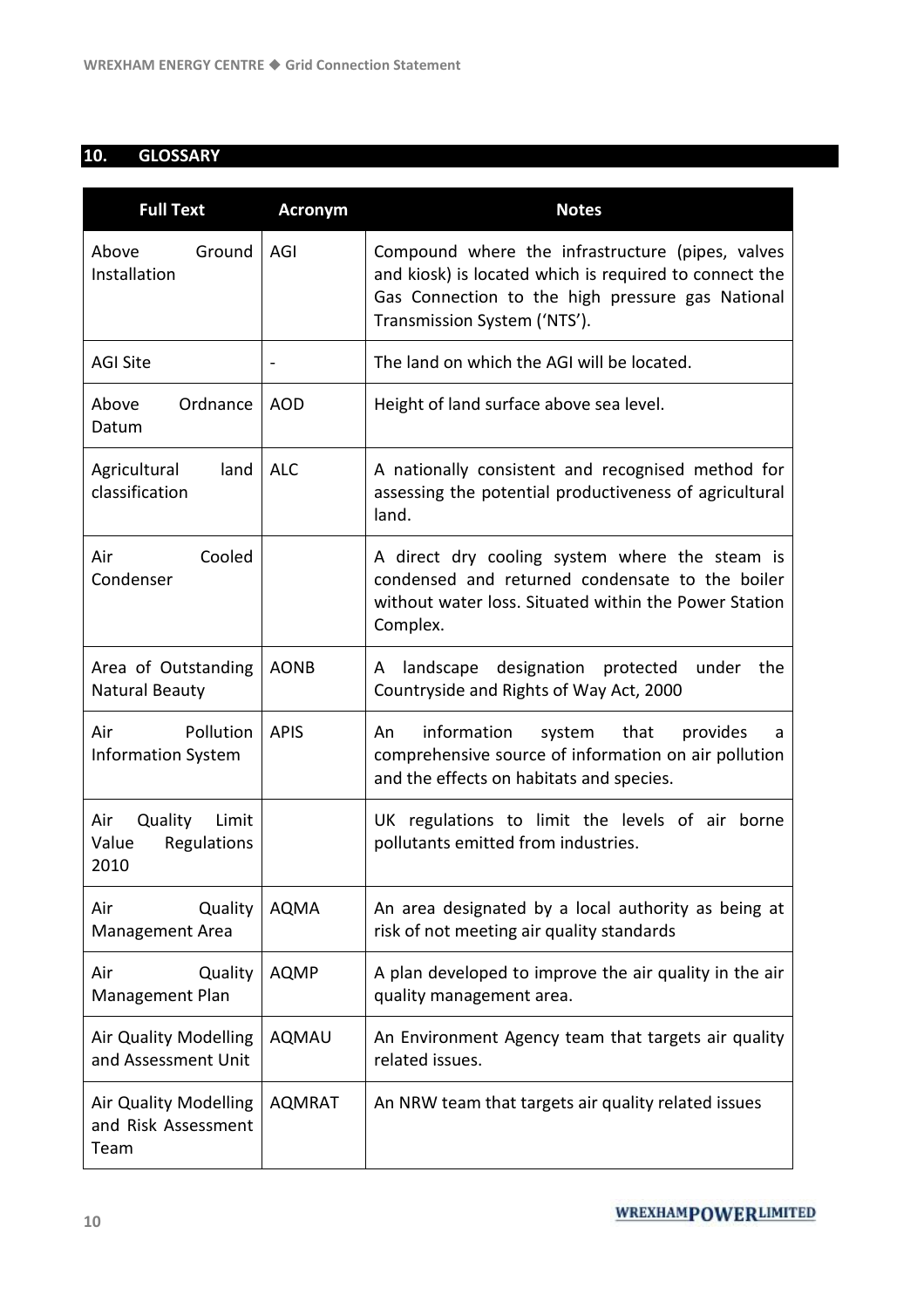| <b>Air Quality Strategy</b>                                             | AQS          | The AQS for England, Scotland, Wales and Northern<br>Ireland provides details of national air quality<br>standards and objectives for a number of local air<br>pollutants.                                                                                                                                                    |
|-------------------------------------------------------------------------|--------------|-------------------------------------------------------------------------------------------------------------------------------------------------------------------------------------------------------------------------------------------------------------------------------------------------------------------------------|
| Air Quality Technical<br><b>Advisory Group</b>                          | <b>AQTAG</b> | The joint Environment Agency, Natural England and<br>Wales<br>Natural<br>Resource<br><b>AQTAG</b><br>group.<br>was<br>established in 2000 by the agency's Habitats Directive<br>Project to provide technical guidance on the<br>assessment of air emissions from IPC/IPPC processes.                                          |
| <b>Ancient Woodland</b>                                                 |              | A woodland that has existed continuously since 1600<br>or before.                                                                                                                                                                                                                                                             |
| <b>Annual Average Daily</b><br><b>Traffic</b>                           | <b>AADT</b>  | Measurement unit for the total volume of vehicle<br>traffic to indicate how busy the road is.                                                                                                                                                                                                                                 |
| (Air<br>Annual<br>mean<br>Quality)                                      |              | The average of concentrations measured for a<br>pollutant for one year (usually a calendar year, from<br>January to December). Sometimes it may be reported<br>for a pollution year (April to March) which avoids<br>splitting a winter season, useful for pollutants with<br>higher concentrations during the winter months. |
| Application                                                             |              | The DCO application for the Power Station Complex<br>Site made to the Secretary of State under the<br>Planning Act 2008.                                                                                                                                                                                                      |
| Applications:<br>Prescribed<br>Forms<br>Procedure<br>and<br>Regulations | <b>APFP</b>  | The Infrastructure Planning (Applications: Prescribed<br>Forms and Procedure) Regulations 2009 which<br>prescribe various matters in connection with the<br>making of an application for development consent<br>under the Planning Act 2008.                                                                                  |
| Asbestos Containing<br>Material                                         | <b>ACM</b>   | Any material containing more than 1% asbestos.                                                                                                                                                                                                                                                                                |
| Traffic<br>Automatic<br>Count                                           | <b>ATC</b>   | Means of determining traffic levels in the vicinity.                                                                                                                                                                                                                                                                          |
| Automatic<br>Urban<br>and Rural Network                                 | <b>AURN</b>  | Air quality monitoring site.                                                                                                                                                                                                                                                                                                  |
| <b>Baseline</b>                                                         |              | conditions that exist without<br><b>The</b><br>proposed<br>a<br>development at the time an assessment or survey is<br>undertaken.                                                                                                                                                                                             |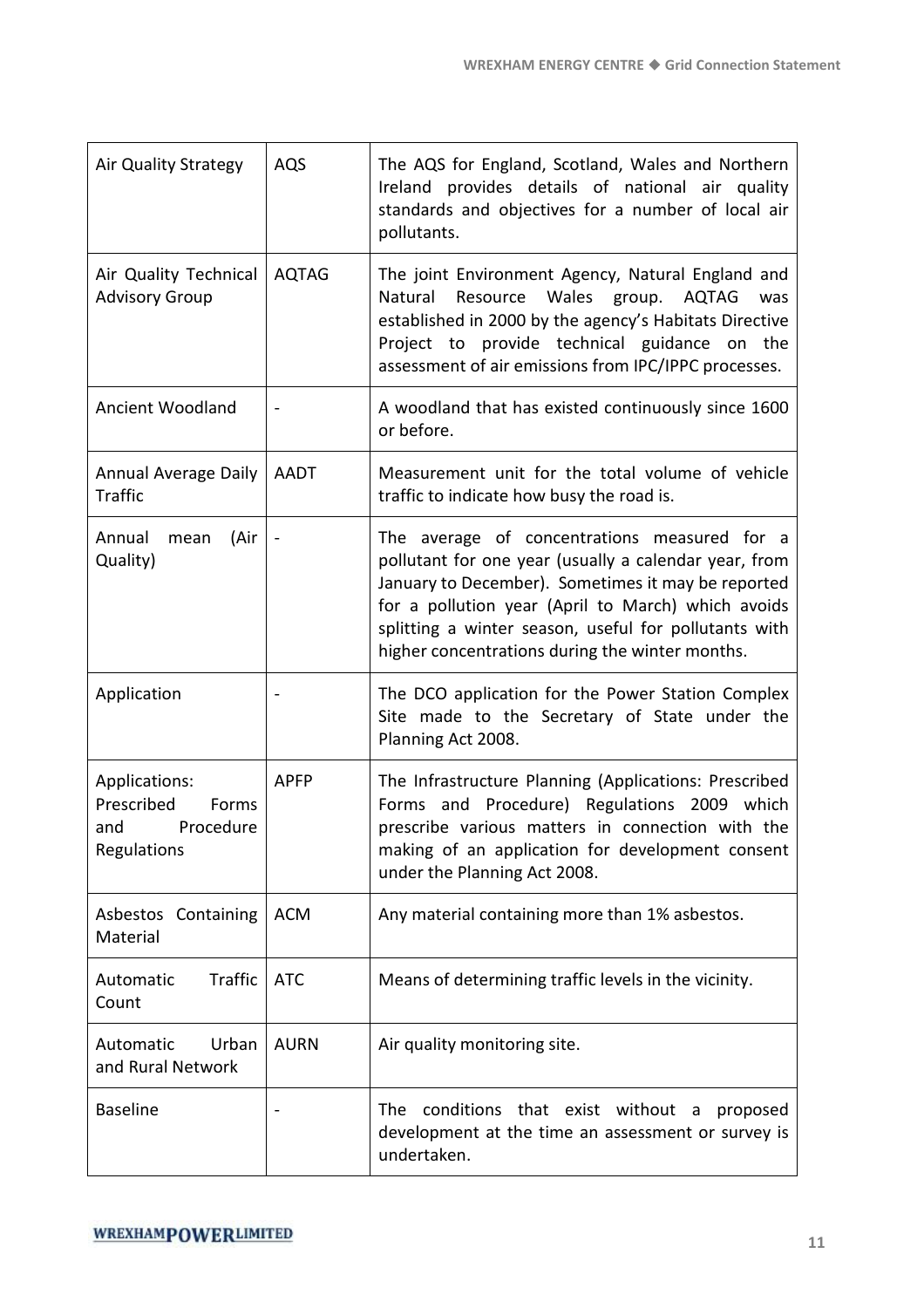| Conservation<br>Bat<br>Trust            | <b>BCT</b>  | Voluntary organisation which provides advice and<br>guidance relating to bats.                                                                                                                                                                                                                                                                                                                        |
|-----------------------------------------|-------------|-------------------------------------------------------------------------------------------------------------------------------------------------------------------------------------------------------------------------------------------------------------------------------------------------------------------------------------------------------------------------------------------------------|
| <b>Below Ground Level</b>               | <b>Bgl</b>  | A measure unit of distance below ground.                                                                                                                                                                                                                                                                                                                                                              |
| Available<br>Best<br>Technique          | <b>BAT</b>  | The most effective and advanced stage in the<br>development of activities and their methods of<br>operation which indicates the practical suitability of<br>particular techniques for providing the basis for<br>emission limit values and other permit conditions<br>designed to prevent and, where that is not<br>practicable, to reduce emissions and the impact on<br>the environment as a whole. |
| and<br><b>Best</b><br>most<br>versatile | <b>BMV</b>  | Land in grades 1, 2 and 3a of the Agricultural Land<br>Classification                                                                                                                                                                                                                                                                                                                                 |
| Biodiversity<br>Action<br>Plan          | <b>BAP</b>  | Plan concerned with the protection of identified<br>species and habitats.                                                                                                                                                                                                                                                                                                                             |
| <b>Best Practical Means</b>             | <b>BPM</b>  | Reasonably applied means that balance best practice<br>against practical constraints.                                                                                                                                                                                                                                                                                                                 |
| <b>British</b><br>Geological<br>Survey  | <b>BGS</b>  | The UK public body responsible for all aspects of<br>geoscience.                                                                                                                                                                                                                                                                                                                                      |
| British Society of Soil<br>Science      | <b>BSSS</b> | A professional society that aims to advance the study<br>of soil.                                                                                                                                                                                                                                                                                                                                     |
| <b>BS 4142</b>                          |             | Method for Rating Industrial Noise Affecting Mixed<br>Residential and Industrial Areas (2014).                                                                                                                                                                                                                                                                                                        |
| <b>BS 8233</b>                          |             | Guidance on sound insulation and noise reduction for<br>buildings (2014).                                                                                                                                                                                                                                                                                                                             |
| <b>BS 5228</b>                          |             | Code of Practice for Noise and Vibration Control on<br>Construction and Open Sites 2009 (2009).                                                                                                                                                                                                                                                                                                       |
| Cadw                                    |             | Welsh<br>Government's<br>historic<br>The .<br>environment<br>service. Cadw is a Welsh word meaning 'to keep' or<br>'to protect'.                                                                                                                                                                                                                                                                      |
| <b>CAoL Guidance</b>                    |             | Department of Communities and Local Government<br>guidance 'Planning Act 2008: Guidance related to<br>procedures for the compulsory acquisition of land'<br>(September 2013).                                                                                                                                                                                                                         |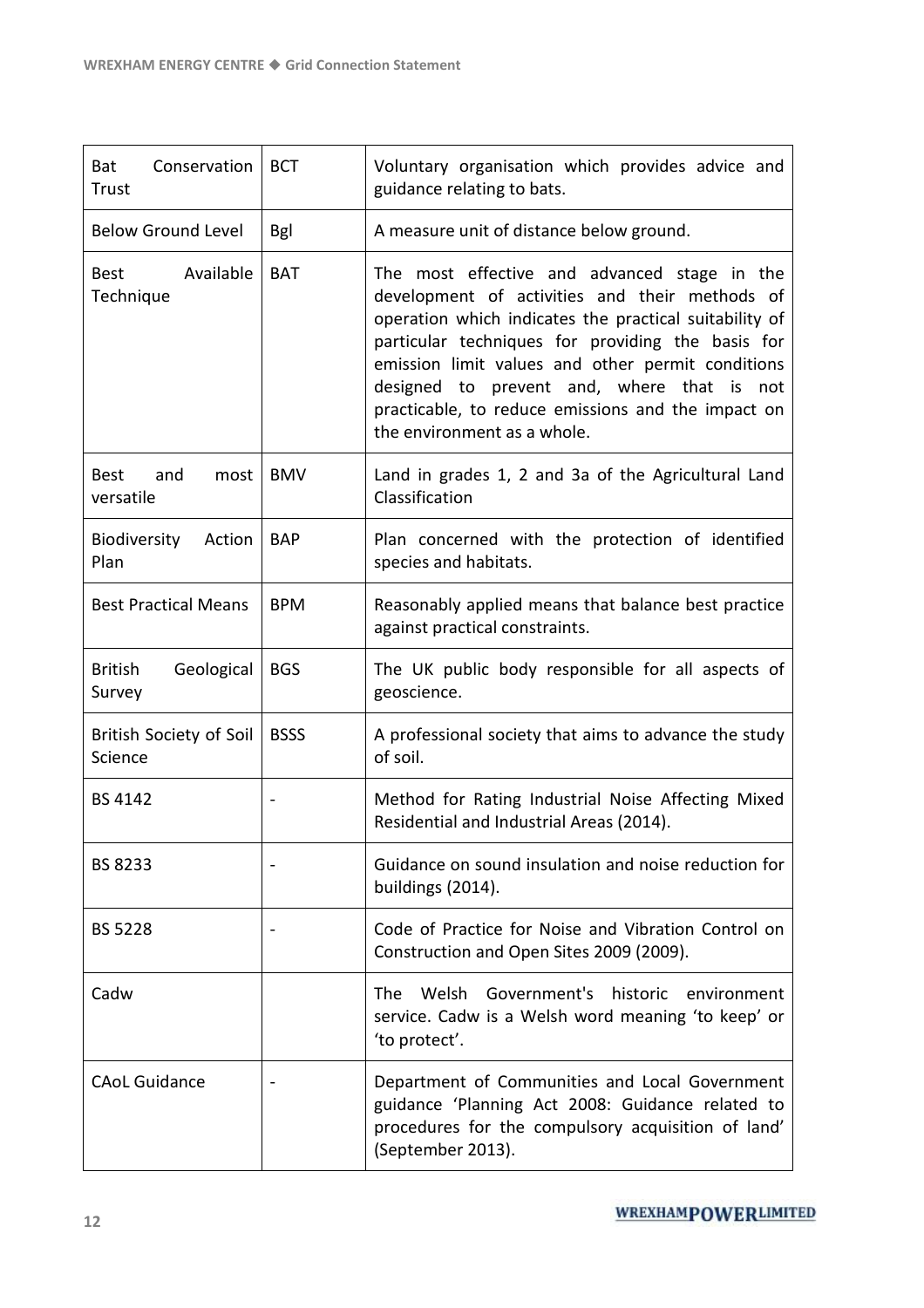| Calculation of Road<br><b>Traffic Noise</b>                                   | <b>CRTN</b>     | Department for Transport Memorandum, Calculation<br>of Road Traffic Noise 1988                                                               |
|-------------------------------------------------------------------------------|-----------------|----------------------------------------------------------------------------------------------------------------------------------------------|
| Carbon Dioxide                                                                | CO <sub>2</sub> | A primary greenhouse gas emitted through human<br>activities as well as natural sources.                                                     |
| Carbon Monoxide                                                               | CO              | One of the combustion products discharged by CCGT<br>power stations.                                                                         |
| Chamber<br>of<br>Commerce                                                     | CoC             | A network of businesses to represent local business<br>interests.                                                                            |
| Civil<br>Aviation<br>Authority                                                | <b>CAA</b>      | A statutory corporation that oversees and regulates<br>civil aviation in the UK.                                                             |
| Classified<br>Turning<br>Counts                                               | <b>CTC</b>      | Measurement of vehicle traffic in particular at<br>junctions.                                                                                |
| Coal Authority                                                                |                 | A non-governmental body that manages coal mining<br>operations and coal reserves throughout the UK.                                          |
| Construction<br>Industry<br>Research<br>Information<br>and<br>Association     | <b>CIRIA</b>    | member-based research<br>information<br>and<br>A<br>organisation serving the construction industry                                           |
| Code of Construction<br>Practices                                             | CoCP            | A guidance document that sets out standards and<br>procedures for managing environmental impact of<br>constructing major schemes.            |
| Combined Cycle Gas<br>Turbine                                                 | <b>CCGT</b>     | A form of power station that uses an efficient<br>combination of gas and steam turbines to generate<br>electricity.                          |
| Combined Heat and<br>Power                                                    | <b>CHP</b>      | A means of using waste heat generated by power<br>station e.g. through a local heat distribution network.                                    |
| Chartered<br>Institute<br>оf<br>Ecology<br>and<br>Environmental<br>Management | <b>CIEEM</b>    | Professional body governing ecology/ecologists prior<br>to chartership in 2013 the body was known as IEEM<br>and publications refer to this. |
| Chartered Institution<br>оf<br>Highways<br>and<br>Transportation              | <b>CIHT</b>     | IHT is a professional body for transport professionals.                                                                                      |
| Commercial<br>and                                                             | C&l             | Both commercial waste and industrial waste are                                                                                               |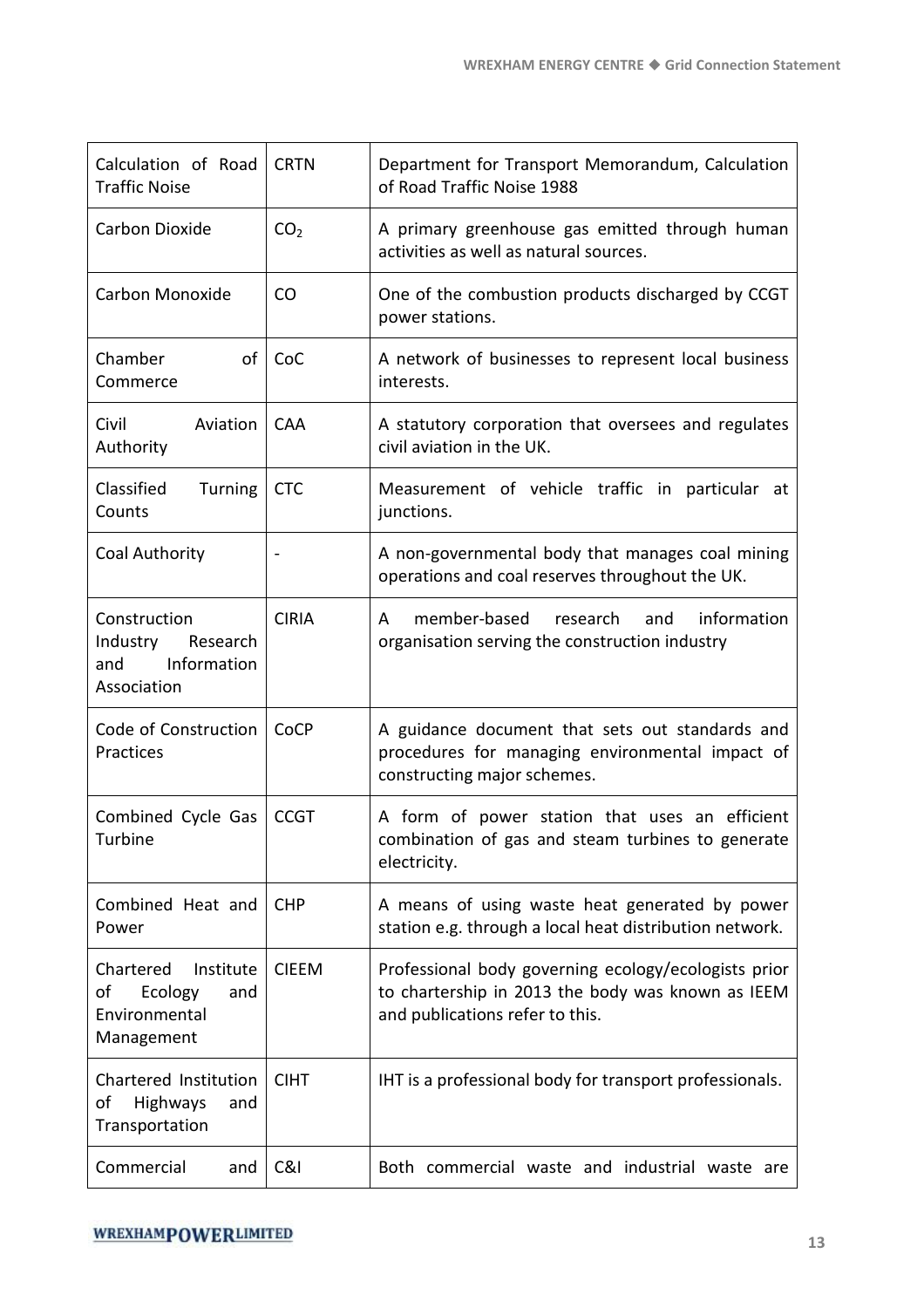| Industrial waste                                                      |               | defined by s75 of the Environmental Protection Act<br>1990.<br>Commercial waste<br>"waste<br>means<br>from<br>premises  used wholly or mainly for the purposes of<br>a trade or business or the purposes of sport,<br>recreation or entertainment excluding  household<br>waste;  industrial waste and [waste prescribed as<br>being excluded by the Secretary of State]". Industrial<br>waste means "waste from any of the following<br>premises -  any factory any premises used for the<br>purposes of, or in connection with, the provision to<br>the public of transport services by land, water or air<br>any premises used for the purposes of, or in<br>connection with, the supply to the public of gas,<br>water or electricity or the provision of sewerage<br>services any premises used for the purposes of, or in<br>connection with, the provision to the public of postal<br>or telecommunications services; or  any mine or<br>quarry or any premises used for agriculture within the<br>meaning of the Agriculture Act 1947". |
|-----------------------------------------------------------------------|---------------|-------------------------------------------------------------------------------------------------------------------------------------------------------------------------------------------------------------------------------------------------------------------------------------------------------------------------------------------------------------------------------------------------------------------------------------------------------------------------------------------------------------------------------------------------------------------------------------------------------------------------------------------------------------------------------------------------------------------------------------------------------------------------------------------------------------------------------------------------------------------------------------------------------------------------------------------------------------------------------------------------------------------------------------------------|
| <b>Common Bird Census</b>                                             | <b>CBC</b>    | A standardised methodology to map breeding bird<br>territories.                                                                                                                                                                                                                                                                                                                                                                                                                                                                                                                                                                                                                                                                                                                                                                                                                                                                                                                                                                                 |
| Construction,<br>demolition<br>and<br>excavation waste                | <b>CDEW</b>   | A type of construction waste as identified by the<br><b>Natural Resource Wales</b>                                                                                                                                                                                                                                                                                                                                                                                                                                                                                                                                                                                                                                                                                                                                                                                                                                                                                                                                                              |
| Committee<br>the<br>on<br><b>Medical Effects of Air</b><br>Pollutants | <b>COMEAP</b> | An advisory body that advises the UK government on<br>all matters concerning the health effects of air<br>pollutants.                                                                                                                                                                                                                                                                                                                                                                                                                                                                                                                                                                                                                                                                                                                                                                                                                                                                                                                           |
| Conceptual<br>Site<br>Model                                           | <b>CSM</b>    | A model that identifies the possible pathways by<br>which a contaminant from a particular source can<br>affect a particular receptor.                                                                                                                                                                                                                                                                                                                                                                                                                                                                                                                                                                                                                                                                                                                                                                                                                                                                                                           |
| <b>Conservation Areas</b>                                             | CA            | An area of special architectural and historic interest<br>designated by the local planning authority pursuant<br>to the Planning (Listed Building and Conservation<br>Areas) Act 1990.                                                                                                                                                                                                                                                                                                                                                                                                                                                                                                                                                                                                                                                                                                                                                                                                                                                          |
| <b>Construction Stage</b>                                             |               | The construction stage of the Scheme begins with<br>enabling works, which will include site set-up and<br>groundworks. Following this, construction of the<br>Power Station Complex Site, and Gas Connection will<br>be undertaken, followed by commissioning.                                                                                                                                                                                                                                                                                                                                                                                                                                                                                                                                                                                                                                                                                                                                                                                  |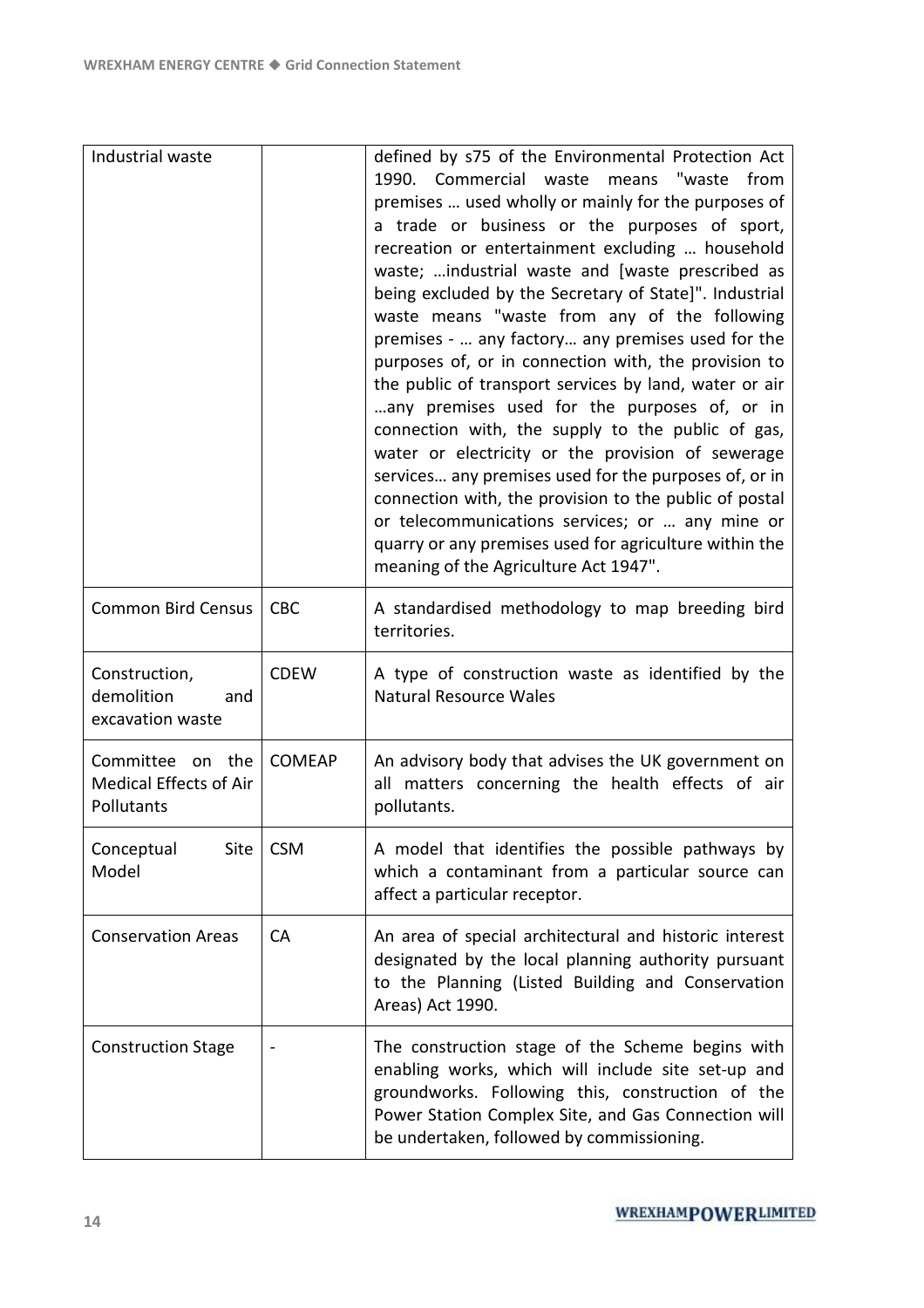| Construction<br>and<br><b>Demolition Waste</b>                 | C&D          | A type of construction waste.                                                                                                                                                                                                                                                                               |
|----------------------------------------------------------------|--------------|-------------------------------------------------------------------------------------------------------------------------------------------------------------------------------------------------------------------------------------------------------------------------------------------------------------|
| Construction<br>Environmental<br>Management Plan               | <b>CEMP</b>  | A plan describing how the environmental impacts of<br>the construction activities of a project will be<br>minimised and mitigated that is submitted to the<br>relevant planning authority for approval.                                                                                                     |
| Construction Traffic<br><b>Management Plan</b>                 | <b>CTMP</b>  | A plan for managing construction traffic that is<br>submitted to the relevant Highway Authority for<br>approval                                                                                                                                                                                             |
| dB(A)                                                          |              | A-weighted decibel $-$ a correction applied to each<br>frequency between 20 Hz and 20 kHz that effectively<br>represents the way the human ear works.                                                                                                                                                       |
| Decibel                                                        | dB           | Logarithmic scale for measuring sound levels.                                                                                                                                                                                                                                                               |
| Decommissioning<br>Stage                                       |              | Following the end of its operational life, the Power<br>Station Complex would be decommissioned and will<br>revert to open bare ground. The Gas Connection will<br>be purged of gas and is likely to be left in-situ in order<br>to avoid the adverse environmental effects associated<br>with its removal. |
| Dee Valley Water                                               |              | A water supply company that covers North East Wales<br>and the North West of England.                                                                                                                                                                                                                       |
| Department<br>for<br><b>Education and Skills</b>               | <b>DfES</b>  | Government department responsible for education<br>and children's services.                                                                                                                                                                                                                                 |
| of<br>Department<br>Energy and Climate<br>Change               | <b>DECC</b>  | Government department responsible for energy<br>policy                                                                                                                                                                                                                                                      |
| for<br>Department<br>Environment,<br>Food<br>and Rural Affairs | <b>DEFRA</b> | Government<br>department<br>responsible<br>for<br>protection, food production<br>environmental<br>and<br>standards,<br>agriculture,<br>fisheries<br>and<br>rural<br>communities.                                                                                                                            |
| for<br>Department<br>Transport                                 | DfT          | department with responsibility for<br>Government<br>certain areas of transport policy in Wales that have<br>not been devolved.                                                                                                                                                                              |
| Deposition                                                     |              | The main pathway for removing pollutants from the<br>atmosphere, by settling on land.                                                                                                                                                                                                                       |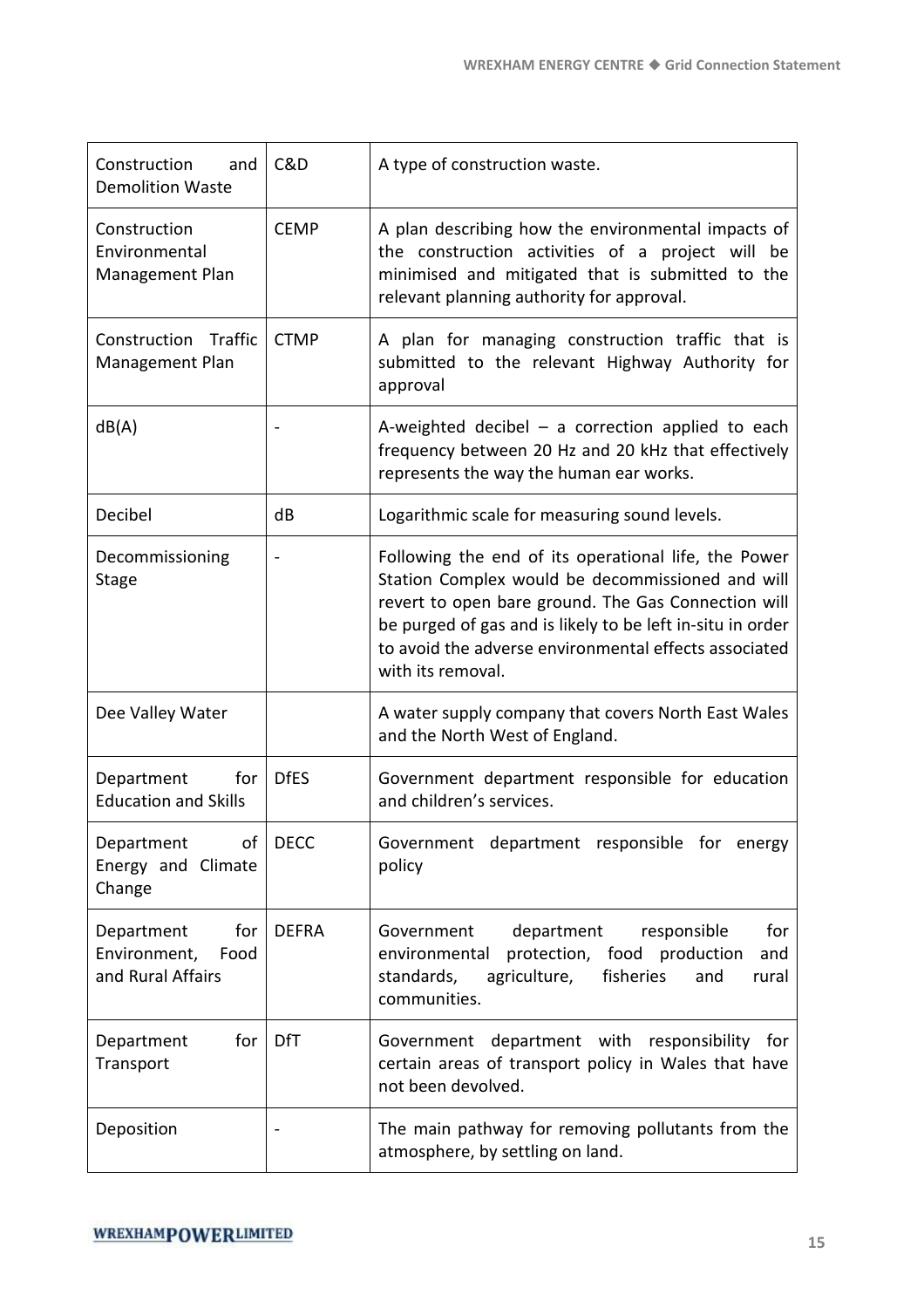| Design Manual for<br>Roads and Bridges    | <b>DMRB</b> | A suite of technical documents produced by the<br>Highways Agency (as was) that include guidance for<br>environmental appraisal that are also used for non-<br>highways schemes and as such are commonly used in<br>EIA.                                                                                                                                                                                                                                                                                                                                                                              |
|-------------------------------------------|-------------|-------------------------------------------------------------------------------------------------------------------------------------------------------------------------------------------------------------------------------------------------------------------------------------------------------------------------------------------------------------------------------------------------------------------------------------------------------------------------------------------------------------------------------------------------------------------------------------------------------|
| Determinand                               |             | A substance or parameter that is determined<br>analytically, e.g. arsenic concentration in soil, pH of<br>water, concentration of a particular gas in air quality<br>modelling.                                                                                                                                                                                                                                                                                                                                                                                                                       |
| Development<br>Consent Order              | <b>DCO</b>  | An Order made under the Planning Act 2008 granting<br>development consent for a Nationally Significant<br>Infrastructure Project                                                                                                                                                                                                                                                                                                                                                                                                                                                                      |
| <b>Electrical Connection</b>              |             | Electrical Connection is not part of the<br>The<br>Application for the Scheme, but will be required for<br>the export of electricity. A number of realistic<br>assumptions have been made regarding the electrical<br>connection works as set out below:                                                                                                                                                                                                                                                                                                                                              |
|                                           |             | The Electrical Connection is likely to consist of<br>underground cabling between the Scheme's electrical<br>switchgear located within the Power Station Complex<br>and the existing Marchwiel substation, located on<br>Abbey Road on the Wrexham Industrial Estate.                                                                                                                                                                                                                                                                                                                                  |
|                                           |             | The wider existing electrical distribution<br>network will also need upgrading to accommodate<br>the new generation. This is likely to consist of works<br>to the existing Marchwiel substation, re-stringing of<br>existing pylons between Legacy and Wrexham<br>substations, replacement of the existing portal frame<br>towers between Legacy and Marchwiel substations,<br>and laying of underground cables. Once completed<br>the electrical network which currently serves the<br>Wrexham Industrial Estate will have increased<br>capacity and resilience from that which exists<br>presently. |
| Electricity<br>Market<br>Reform           | <b>EMR</b>  | UK government's policy to reform the electricity<br>market. The policy aims to deliver low carbon energy<br>and reliable supplies for the UK, while minimising<br>costs to consumers.                                                                                                                                                                                                                                                                                                                                                                                                                 |
| Electric<br>and<br><b>Magnetic Fields</b> | <b>EMF</b>  | EMFs comprise electric and magnetic fields. Electric<br>fields are the result of voltages applied to electrical                                                                                                                                                                                                                                                                                                                                                                                                                                                                                       |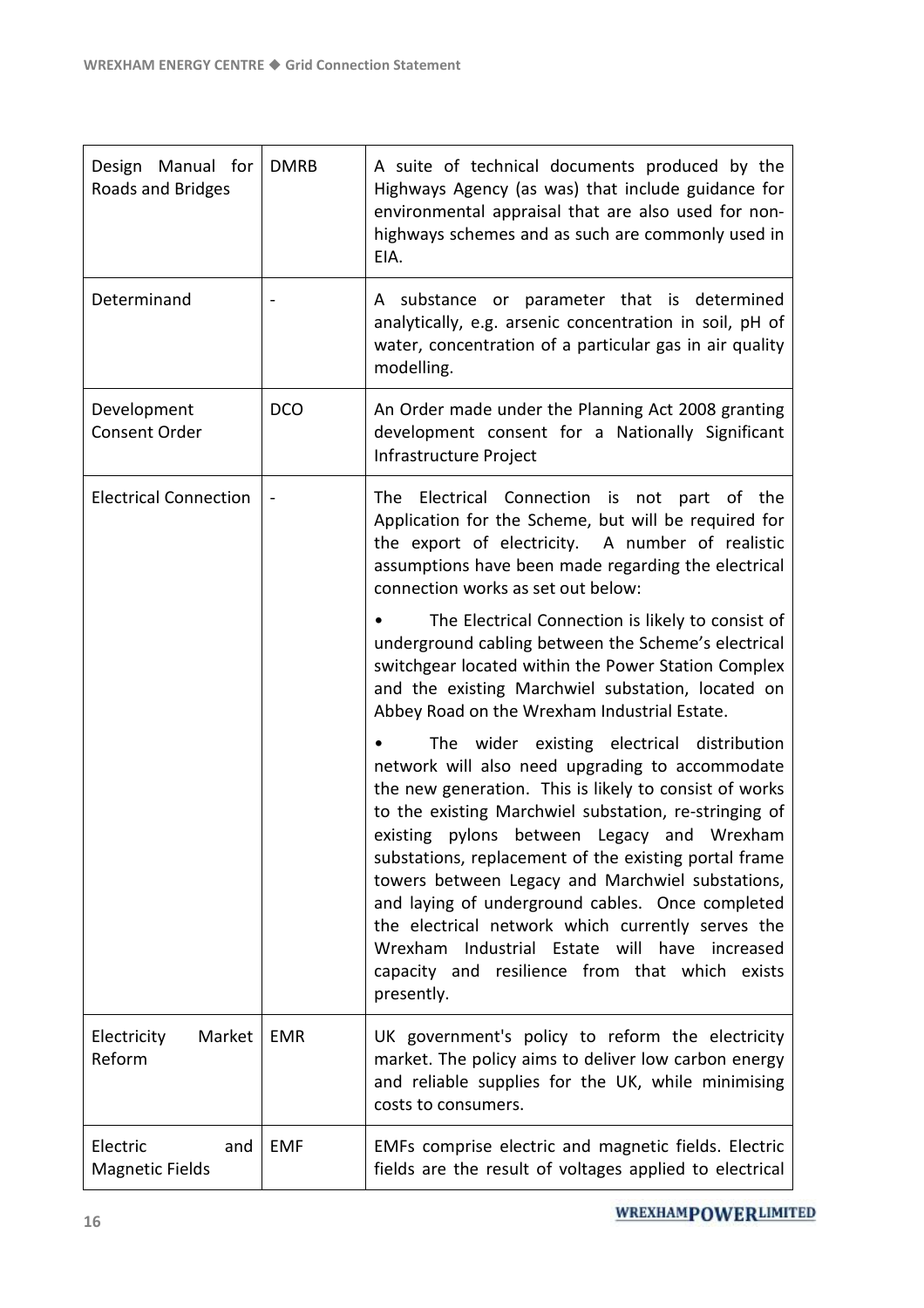|                                            |             | conductors and equipment. Magnetic fields are<br>produced by the flow of electric current.                                                                                                                                         |
|--------------------------------------------|-------------|------------------------------------------------------------------------------------------------------------------------------------------------------------------------------------------------------------------------------------|
| Emission                                   |             | direct or indirect release of substances,<br>The<br>vibrations, heat or noise from individual or diffuse<br>sources into air, water or onto land, e.g. pollution<br>may be discharged into the atmosphere from a stack<br>or vent. |
| <b>Emission Limit Value</b>                | <b>ELV</b>  | Legal enforcement limit on the physical, chemical or<br>biological characteristics of a point source of emission<br>to water or air.                                                                                               |
| Energy Efficiency<br>Directive 2012        |             | Directive 2012/27/EU establishes a framework of<br>measures for the promotion of energy efficiency<br>within the European Union.                                                                                                   |
| Environmental<br><b>Health Officer</b>     | <b>EHO</b>  | A local authority health professional responsible for<br>carrying out measures for protecting public health.                                                                                                                       |
| Environmental<br><b>Impact Assessment</b>  | <b>EIA</b>  | The process of assessing the likely significant<br>environmental impacts of a proposed project as part<br>of gaining planning consent.                                                                                             |
| Environmental<br>Permit                    | EP          | permit required<br>in accordance<br>with<br>the<br>A<br>Environmental Permitting Regulations.                                                                                                                                      |
| Environmental<br>Permitting<br>Regulations | <b>EPR</b>  | The Environmental Permitting (England and Wales)<br>Regulations 2010 regulate practices that have<br>pollution potential through a permitting system.                                                                              |
| Environmental<br>Protection Act 1990       | EPA         | The Act that covers, amongst other things, the<br>regulation of contaminated land in the UK.                                                                                                                                       |
| Environmental<br><b>Protection UK</b>      | <b>EPUK</b> | UK environmental Non-Governmental Organization<br>(NGO) working to improve the quality of the local<br>environment                                                                                                                 |
| Environmental<br><b>Quality Standards</b>  | EQS         | The concentration of a particular pollutant or group<br>of pollutants in water, sediment or biota which<br>should not be exceeded in order to protect human<br>health and the environment.                                         |
| Environmental<br>Statement                 | ES          | The document which reports the process, findings<br>and recommendations of the EIA.                                                                                                                                                |
| Environmentally                            | <b>ESA</b>  | A designation for agricultural areas needing special                                                                                                                                                                               |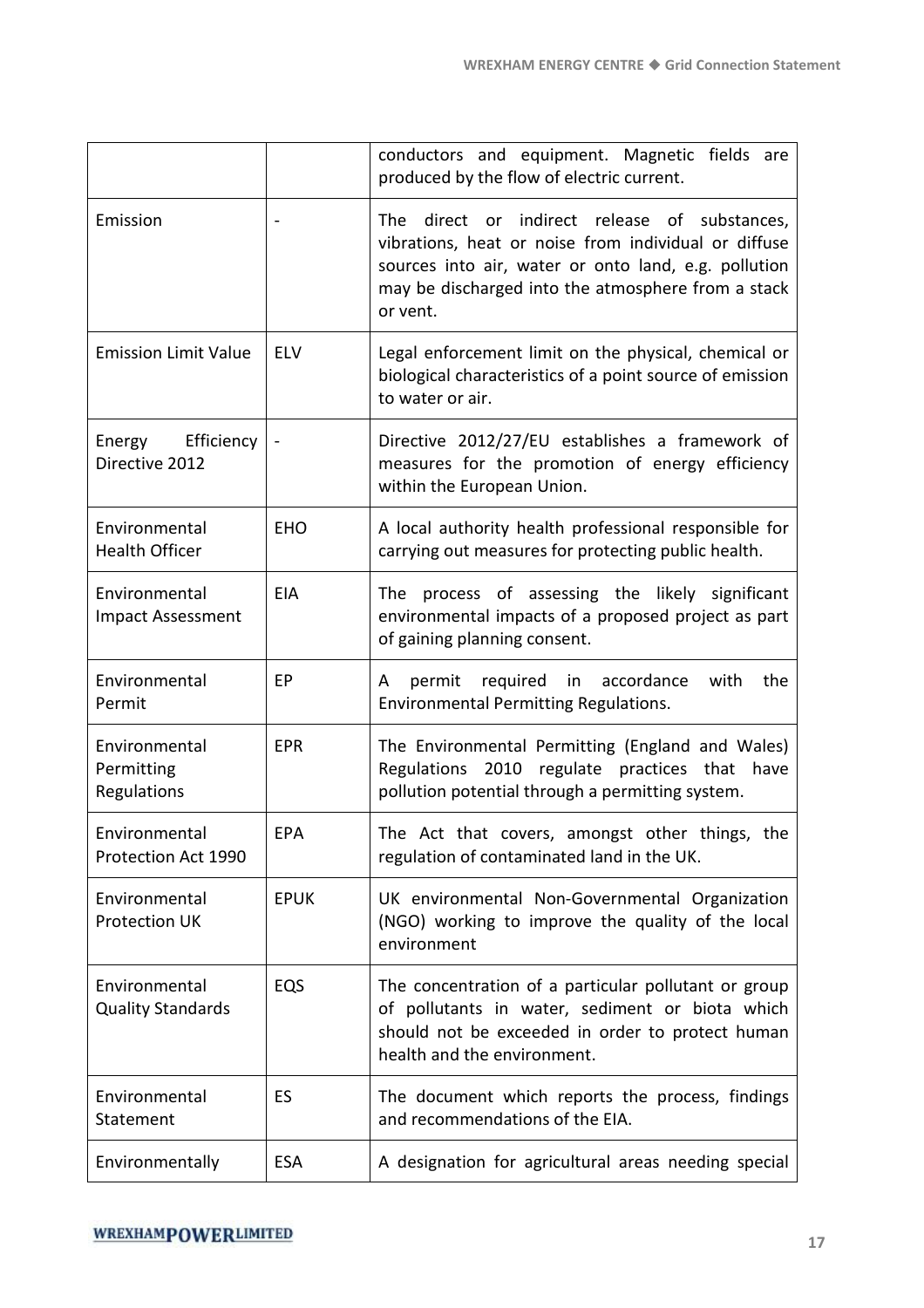| Sensitive Area                                                           |            | protection by virtue of their landscape, wildlife or<br>historical value.                                                                                                                                                                                                                                                                                                                                                     |
|--------------------------------------------------------------------------|------------|-------------------------------------------------------------------------------------------------------------------------------------------------------------------------------------------------------------------------------------------------------------------------------------------------------------------------------------------------------------------------------------------------------------------------------|
| Flood<br>Defence<br>Consent                                              | <b>FDC</b> | A consent required by Natural Resources Wales, for<br>construction or maintenance work on over, under or<br>near a main river (usually within 8-10 metres).                                                                                                                                                                                                                                                                   |
| Flood<br><b>Risk</b><br>Assessment or Flood<br>Consequence<br>Assessment | FRA or FCA | An assessment that determines the risk of flooding to<br>a proposed project.                                                                                                                                                                                                                                                                                                                                                  |
| <b>Full Time Equivalents</b>                                             | <b>FTE</b> | The equivalent number of full time jobs provided by a<br>project - e.g. two half-time jobs equates to one FTE.                                                                                                                                                                                                                                                                                                                |
| <b>Gas Connection</b>                                                    |            | This element comprises all the equipment required to<br>connect the Power Station Complex to the National<br>Transmission System, including the Gas Pipeline and<br>the Above Ground Installation.<br>This is being<br>separately consented under the TCPA 1990 though it<br>part of the Scheme<br>forms<br>that has<br>been<br>environmentally assessed through the EIA. The Gas<br>Connection forms part of the Order Land. |
| Connection<br>Gas<br>Route                                               |            | The route within which the Gas Connection is situated<br>together with the temporary construction working<br>areas.                                                                                                                                                                                                                                                                                                           |
| Gas Pipeline                                                             |            | A continuously welded underground steel pipe with a<br>nominal bore of up to 400mm.                                                                                                                                                                                                                                                                                                                                           |
| Gas Turbine                                                              | GT         | A turbine driven by hot combustion gases at high<br>temperature.                                                                                                                                                                                                                                                                                                                                                              |
| <b>Great Crested Newt</b>                                                | <b>GCN</b> | A species of newt protected by European Legislation.                                                                                                                                                                                                                                                                                                                                                                          |
| Greenhouse Gas                                                           | <b>GHG</b> | An atmospheric gas such as carbon dioxide, methane,<br>chlorofluorocarbon, nitrous oxide, ozone, or water<br>vapour that slows the passage of re-radiated heat<br>through the Earth's atmosphere.                                                                                                                                                                                                                             |
| <b>Gross Value Added</b>                                                 | <b>GVA</b> | A measure of added value to the overall economy of<br>each additional job created.                                                                                                                                                                                                                                                                                                                                            |
| Ground Investigation                                                     | GI         | intrusive<br>non-intrusive<br>investigation,<br>An<br>or<br>and subsequent<br>testing, of<br>surface<br>and<br>subsurface soil and conditions. This is undertaken to                                                                                                                                                                                                                                                          |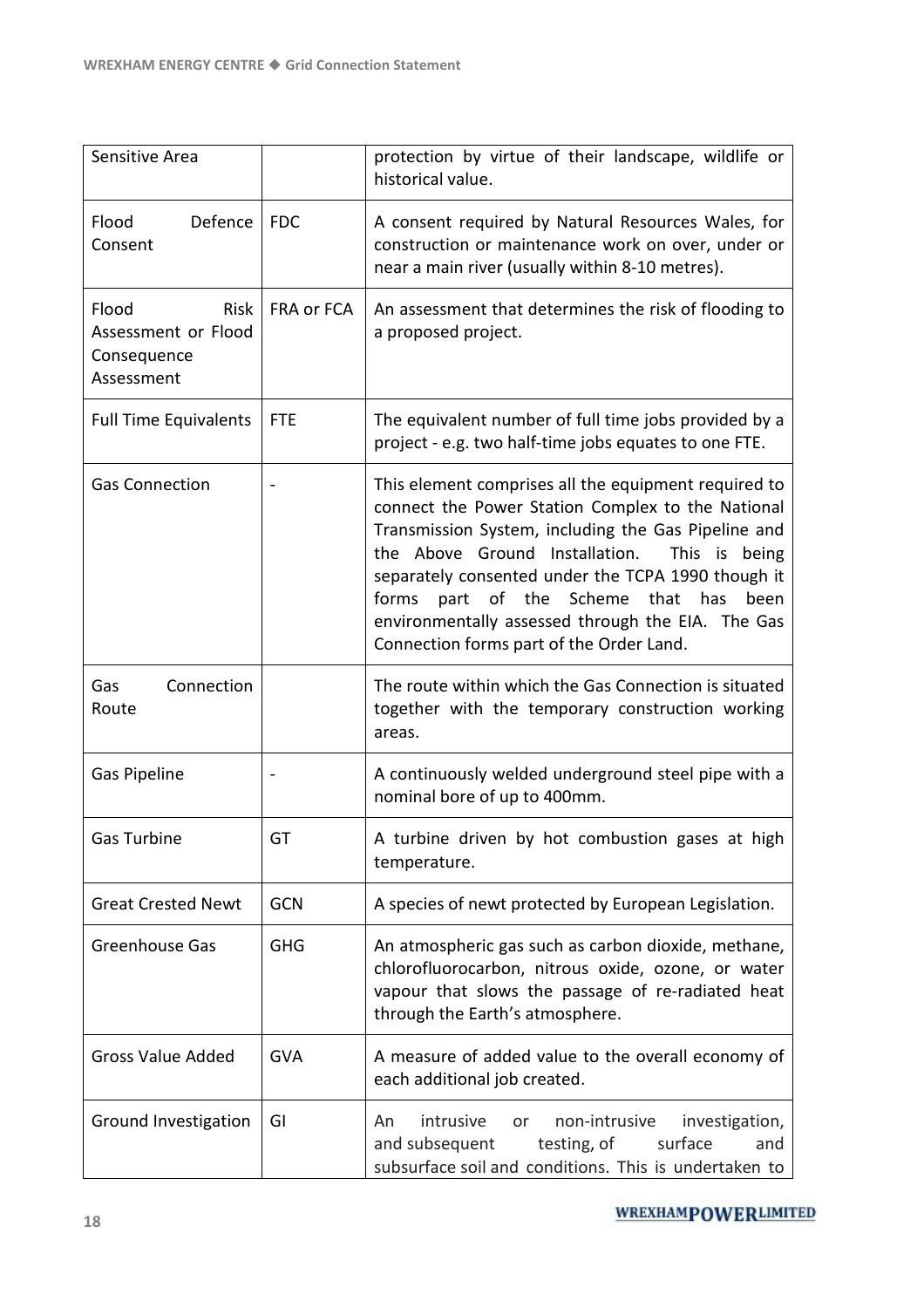|                                                                                       |              | obtain information on the physical and chemical<br>properties of the soil, rock, groundwater and gas<br>regimes at and in the vicinity of a site.                                                  |
|---------------------------------------------------------------------------------------|--------------|----------------------------------------------------------------------------------------------------------------------------------------------------------------------------------------------------|
| Groundwater<br><b>Protection: Principles</b><br>and Practice                          | GP3          | A guidance published by the Environment Agency on<br>Groundwater protection.                                                                                                                       |
| Groundwater Source<br><b>Protection Zone</b>                                          | <b>GSPZ</b>  | Areas around groundwater abstraction sources that<br>are defined in order to help protect drinking water<br>from contamination.                                                                    |
| Guidance<br>for<br>the<br>Environmental<br>Assessment of Road<br>Traffic              | <b>GEART</b> | The IEMA guidance on the environmental assessment<br>of road traffic.                                                                                                                              |
| Guidance<br>on.<br>Transport<br>Assessment                                            | <b>GTA</b>   | Department for Transport guidance dated March<br>2007 on the preparation of Transport Assessments as<br>archived 22 October 2014 and replaced by NPPG<br>"Transport evidence bases in plan making" |
| <b>Guidelines</b><br>for<br>Landscape and Visual<br>Impact Assessment,<br>3rd Edition | <b>GLVIA</b> | Guidance produced by the Landscape Institute and<br>the Institute for Environmental Management and<br>Assessment dated 17 April 2013                                                               |
| Habitat                                                                               |              | A place where an organism (e.g. human, animal,<br>plant, micro-organism) or population of organisms<br>live, characterised by its surroundings.                                                    |
| Habitat Regulations   HRA<br>Assessment                                               |              | An assessment required under the European Directive<br>92/43/EEC.                                                                                                                                  |
| Habitat<br>Suitability<br>Index                                                       | <b>HSI</b>   | A method for assessing the suitability of ponds for<br>their potential to support Great Crested Newts.                                                                                             |
| Health<br>Safety<br>and<br>Executive                                                  | <b>HSE</b>   | The non-departmental government body responsible<br>for workplace safety in the UK.                                                                                                                |
| Heat<br>Recovery<br><b>Steam Generator</b>                                            | <b>HRSG</b>  | A means of recovering heat energy from hot exhaust<br>gases in order to produce steam for driving a turbine.                                                                                       |
| Heavy Duty Vehicle                                                                    | <b>HDV</b>   | HGVs, buses and coaches.                                                                                                                                                                           |
| <b>Heavy Goods Vehicle</b>                                                            | <b>HGV</b>   | A truck that when laden has a total weight of more<br>than 3500 kg.                                                                                                                                |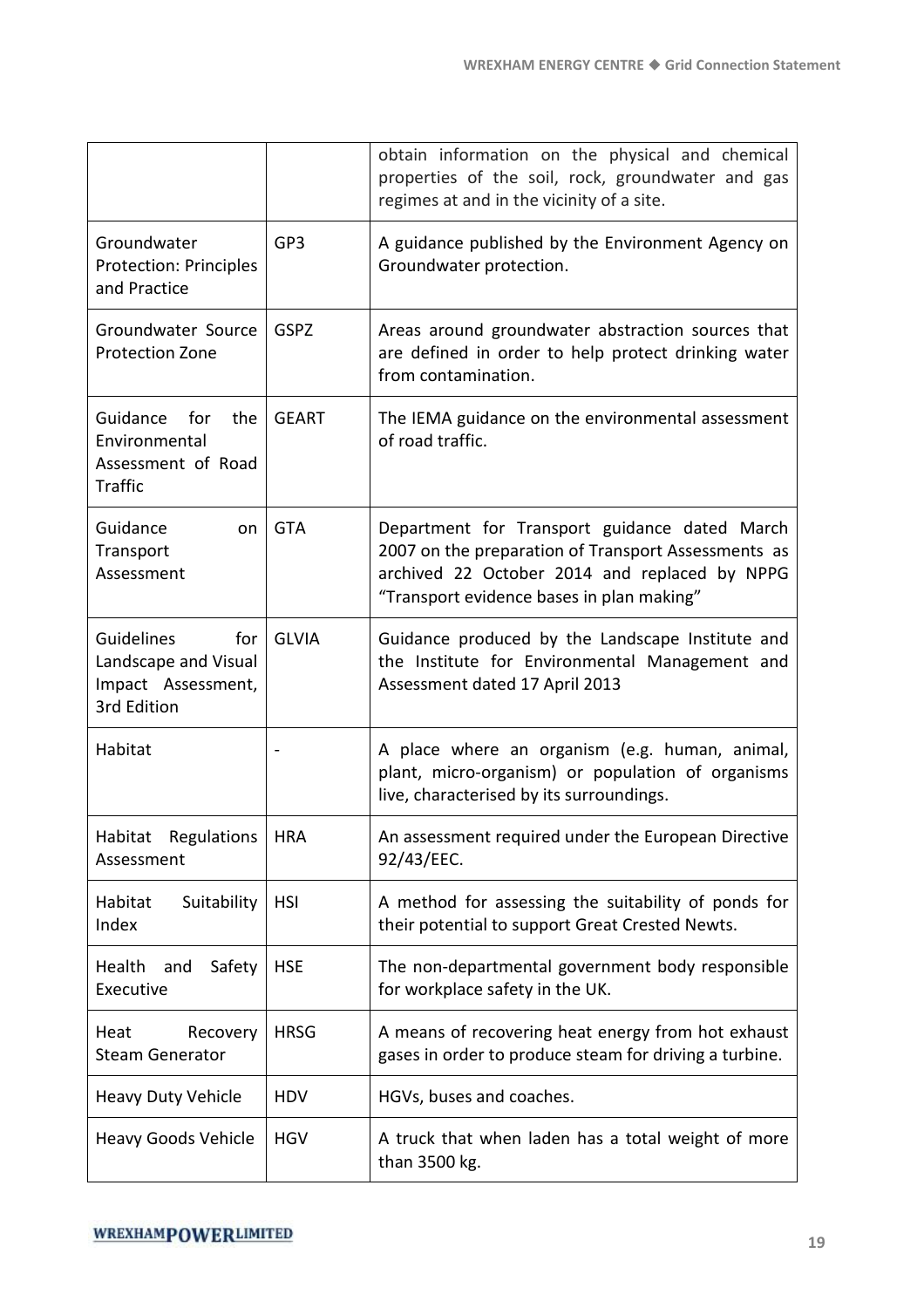| Hectare                                                                  | ha          | 10,000 $m2$ or 2.471 acres                                                                                                                                                                                                                                                                                                                                  |
|--------------------------------------------------------------------------|-------------|-------------------------------------------------------------------------------------------------------------------------------------------------------------------------------------------------------------------------------------------------------------------------------------------------------------------------------------------------------------|
| <b>Highway Authority</b>                                                 | HA          | The relevant highway authority responsible for the<br>non-core road network (i.e. roads other than trunk<br>roads and motorways).                                                                                                                                                                                                                           |
| <b>Historic</b><br>Environmental<br>Record                               | <b>HER</b>  | The record held by the local planning authority of<br>known archaeological sites, buildings and landscapes<br>of relevance to the historic environment.                                                                                                                                                                                                     |
| Hover                                                                    |             | An otter's day nest or resting site.                                                                                                                                                                                                                                                                                                                        |
| Indices of Multiple<br>Deprivation                                       | <b>IMD</b>  | An index to measure deprived areas in local councils.                                                                                                                                                                                                                                                                                                       |
| Industrial<br>Emissions<br><b>Directive</b>                              | <b>IED</b>  | EU Directive on industrial emissions that came into<br>force in January 2011.                                                                                                                                                                                                                                                                               |
| Industrial<br>Estate<br>Road (N)                                         |             | The new road which connects Wrexham Industrial<br>Estate to the A534.                                                                                                                                                                                                                                                                                       |
| Infrastructure<br><b>Planning Commission</b>                             | <b>IPC</b>  | public body that<br>previously<br>The<br>examined<br>applications for development consent to build<br>Nationally<br>Significant<br>Infrastructure<br>Projects,<br>abolished through the Localism Act 2011 with the role<br>replaced by the Planning Inspectorate and decisions<br>on whether or not to grant a DCO being made by the<br>Secretary of State. |
| <b>Institute of Acoustics</b>                                            | <b>IOA</b>  | Professional body for Acoustics, Noise and Vibration<br>professionals.                                                                                                                                                                                                                                                                                      |
| of<br>Institute<br>Air<br><b>Quality Management</b>                      | <b>IAQM</b> | professional body for air quality<br><b>IAQM</b><br>is is<br>$\overline{a}$<br>professionals.                                                                                                                                                                                                                                                               |
| Institute<br>οf<br>Environmental<br>Management<br>and<br>Assessment      | <b>IEMA</b> | IEMA is a professional body for environmental<br>professionals that provide industry guidance on many<br>topics including EIA.                                                                                                                                                                                                                              |
| οf<br>Institute<br>Gas<br>Engineers<br>and<br>Managers                   | <b>IGEM</b> | IGEM is a chartered professional body, licensed by<br>the Engineering Council.                                                                                                                                                                                                                                                                              |
| Integrated<br>Pollution<br>Prevention<br>and<br><b>Control Directive</b> | <b>IPPC</b> | The EU Directive (2008/1/EC) incorporated into UK<br>law by the Environmental Permitting Regulations on<br>prevention and control of industrial emissions. The                                                                                                                                                                                              |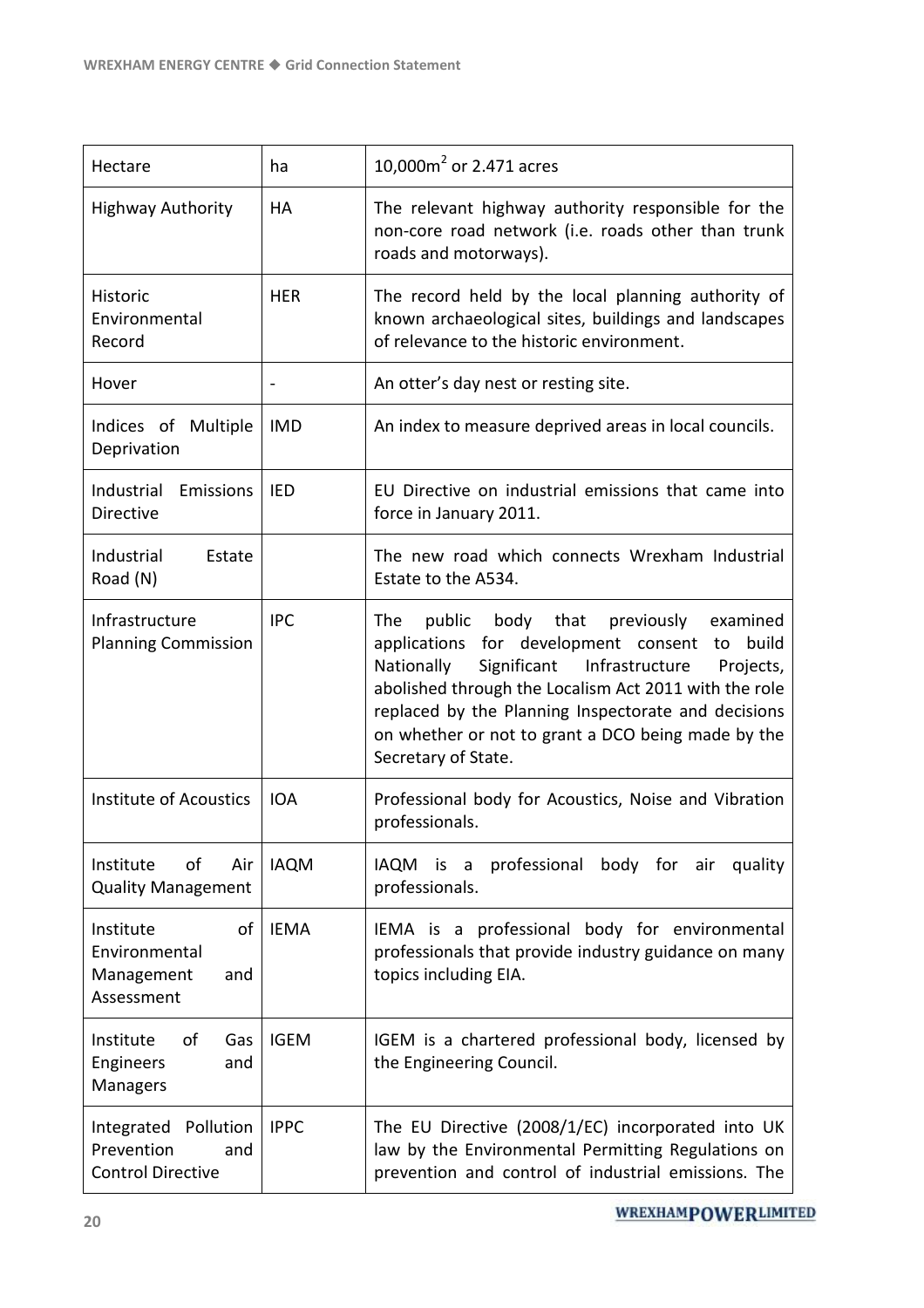|                                              |             | Directive aims to achieve a high level protection of<br>the environment through measures to prevent or,<br>where that is not practicable, to reduce emissions to<br>air, water and land from activities listed in Annex I of<br>the Directive (e.g. energy industries, production and<br>processing of metals, mineral industry, chemical<br>industry, intensive pig and poultry farming, waste<br>management, some food and drink industries etc.). |
|----------------------------------------------|-------------|------------------------------------------------------------------------------------------------------------------------------------------------------------------------------------------------------------------------------------------------------------------------------------------------------------------------------------------------------------------------------------------------------------------------------------------------------|
| ISO 9613-2                                   |             | Acoustics- Attenuation of sound during propagation<br>outdoors - Part 2: General method of calculation.                                                                                                                                                                                                                                                                                                                                              |
| Joint<br>Nature<br>Conservation<br>Committee | <b>JNCC</b> | The public body that advises the UK government and<br>devolved<br>administrations<br>UK-wide<br>on<br>and<br>international nature conservation.                                                                                                                                                                                                                                                                                                      |
| Kilovolt                                     | kV          | A measure of electrical potential.                                                                                                                                                                                                                                                                                                                                                                                                                   |
| Park<br>Kingmoor<br><b>Access Road</b>       |             | The road leading from Bryn Lane to the Power Station<br>Complex Site numbered Work 5 on the Works Plan<br>and in Schedule 1 to the Order                                                                                                                                                                                                                                                                                                             |
| $LA_{10}$                                    |             | A-weighted noise level exceeded for 10% of the<br>measurement period.                                                                                                                                                                                                                                                                                                                                                                                |
| $LA_{90}$                                    |             | A-weighted noise level exceeded for 90% of the<br>measurement period.                                                                                                                                                                                                                                                                                                                                                                                |
| $LA_{eq}$                                    |             | A-weighted equivalent continuous sound level.                                                                                                                                                                                                                                                                                                                                                                                                        |
| $LA_{max}$                                   |             | A-weighted maximum sound pressure level recorded<br>over a given period.                                                                                                                                                                                                                                                                                                                                                                             |
| Quality<br>Local<br>Air<br>Management        | LAQM        | The mechanism by which the Government's air<br>quality objectives are to be achieved.                                                                                                                                                                                                                                                                                                                                                                |
| Landscape Character<br>Area                  | <b>LCA</b>  | A area of defined landscape character in Wales.                                                                                                                                                                                                                                                                                                                                                                                                      |
| Land Plans                                   |             | The plans showing the land over which it is proposed<br>to exercise powers of compulsory acquisition or a<br>right to use land; land in relation to which it is<br>extinguish<br>proposed<br>to<br>suspend<br>existing<br>or<br>easements, servitudes and other private rights and/or<br>impose restrictive covenants (submitted with the<br>Application Document Reference 2.2).                                                                    |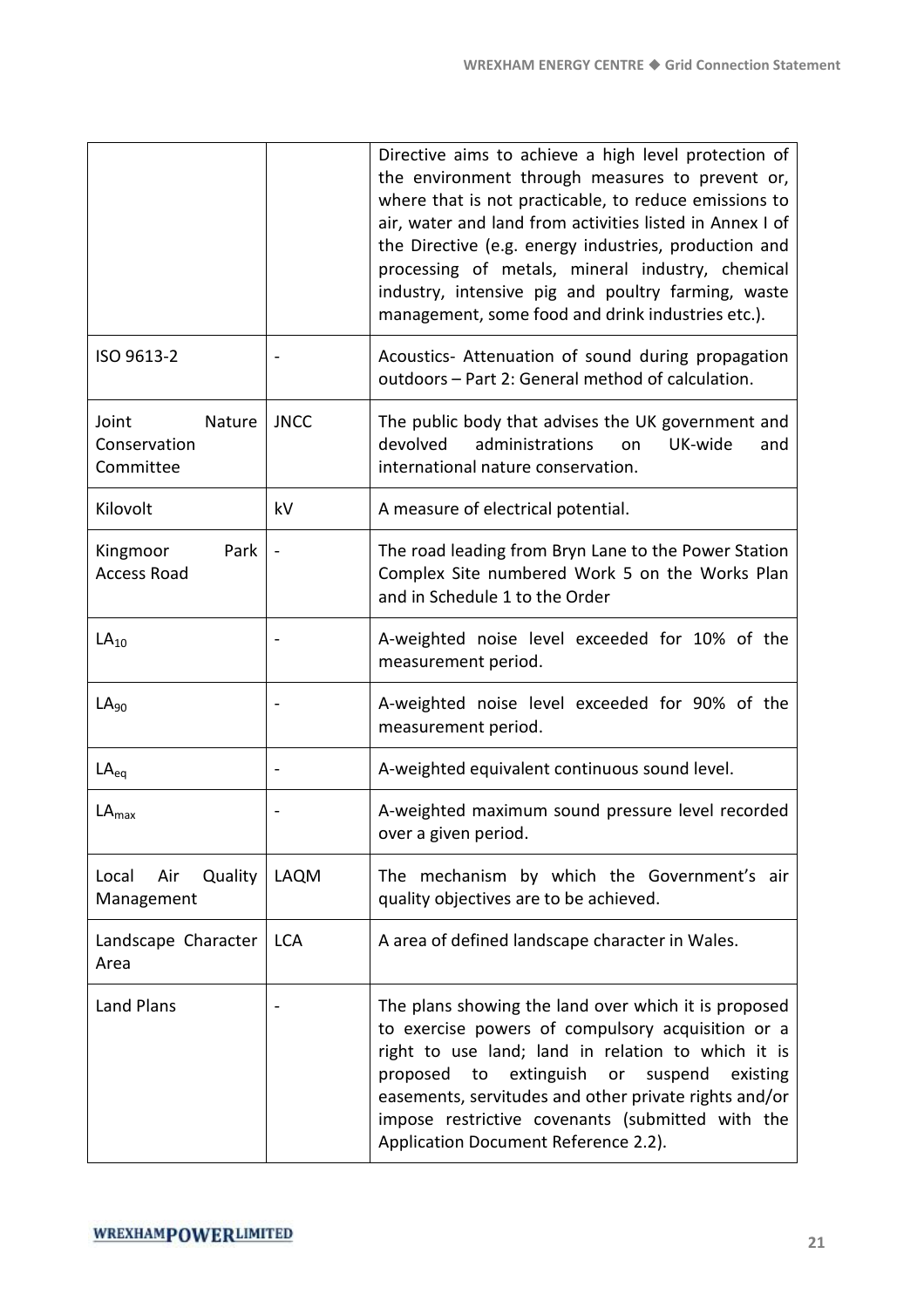| LANDMAP                                       |             | A landscape characterisation and assessment system<br>used across Wales.                                                                                                                                                                                                                                                   |
|-----------------------------------------------|-------------|----------------------------------------------------------------------------------------------------------------------------------------------------------------------------------------------------------------------------------------------------------------------------------------------------------------------------|
| Combustion<br>Large<br><b>Plant Directive</b> | <b>LCPD</b> | European legislation to reduce acidification, ground<br>level ozone and particles throughout Europe by<br>controlling emissions of sulphur dioxide, nitrogen<br>oxides and from large combustion plants in power<br>stations.                                                                                              |
| Laydown Areas                                 |             | The temporary (Work numbered 2A on the Works<br>Plan) and temporary/permanent (Work numbered 2B<br>on the Works Plans) laydown areas required for the<br>Scheme.                                                                                                                                                           |
|                                               |             | The Laydown Area shown on the Works Plan and<br>numbered Work 2A in Schedule 1 to the Order is<br>located on the eastern side of the Power Station<br>Complex and will be up to 3.6 ha in size. It will be<br>used during construction of the Scheme only.                                                                 |
|                                               |             | The Laydown Area shown on the Works Plan and<br>numbered Work 2B in Schedule 1 to the Order is<br>located adjacent to the south eastern corner of the<br>Power Station Complex and will be up to 0.25 ha in<br>size. It will be used during construction of the Scheme<br>and for maintenance activities during operation. |
| Flood<br>Lead<br>Local<br>Authority           | <b>LLFA</b> | The authority responsible for developing, maintaining<br>applying a strategy for local flood risk<br>and<br>management in their areas and maintaining a register<br>of flood risk assets.                                                                                                                                  |
| <b>Light Duty Vehicles</b>                    | LDV         | Vehicles with a weight less than 3.5 tonnes (gross<br>weight).                                                                                                                                                                                                                                                             |
| <b>Listed Building</b>                        |             | A building that has been placed on the statutory list<br>of buildings of Special Architectural or Historic<br>Interest and protected by the Planning (Listed<br>Building and Conservation Areas) Act 1990.                                                                                                                 |
| <b>Local Nature Reserve</b>                   | <b>LNR</b>  | Statutory designation for places with wildlife or<br>geological features that are of special interest locally.                                                                                                                                                                                                             |
| Local Wildlife Site                           | LWS         | Wildlife rich sites selected for their local nature<br>conservation value.                                                                                                                                                                                                                                                 |
| Made Ground                                   |             | Man-made deposits artificially placed comprising a<br>wide variety of material e.g. concrete, brick etc -                                                                                                                                                                                                                  |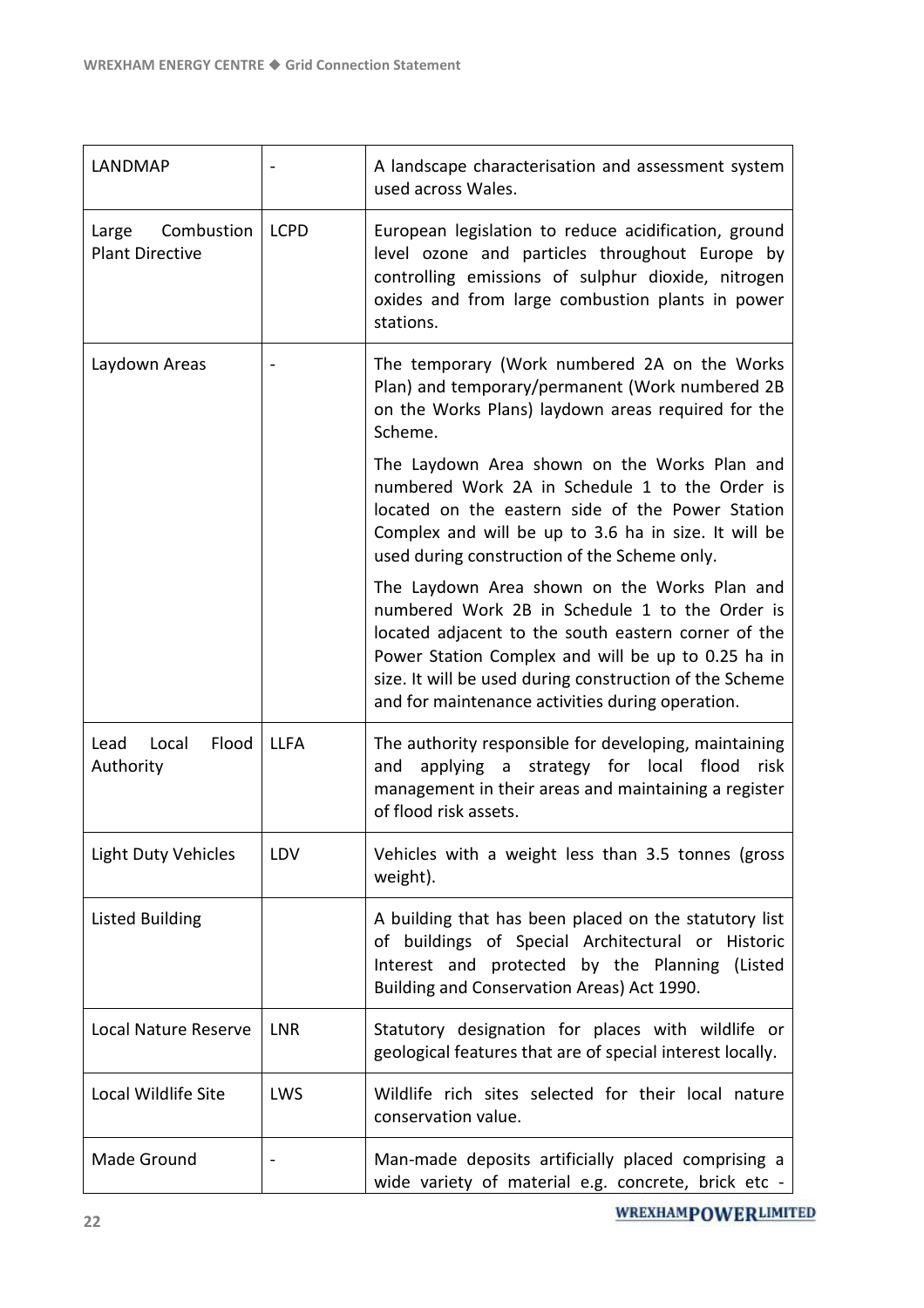|                                                                       |                    | typical of previously developed sites.                                                                                                                                                                                                                                      |
|-----------------------------------------------------------------------|--------------------|-----------------------------------------------------------------------------------------------------------------------------------------------------------------------------------------------------------------------------------------------------------------------------|
| <b>Maelor Gas Works</b>                                               |                    | An existing above ground installation which takes gas<br><b>NTS</b><br>and<br>distributes it via<br>from the<br>existing<br>infrastructure.                                                                                                                                 |
| Maelor Gas<br>Works<br><b>Access Road</b>                             |                    | The existing road and track between the B5130 and<br>the Maelor Gas Works, which will be used to access<br>the Gas Connection.                                                                                                                                              |
| Maintenance<br>or<br>Maintain                                         |                    | Includes to the extent assessed in the Environmental<br>Statement, inspect, repair, adjust, alter, remove,<br>refurbish, reconstruct, replace and improve any part,<br>but not the whole, of the authorised development<br>and "maintaining" is to be construed accordingly |
| <b>Manual for Streets</b>                                             | <b>MfS</b>         | The guidance produced by the Department for<br>Transport and Department for Communities and Local<br>Government on road layout and balancing the needs<br>of different road users, with a focus on residential<br>roads, dated 29 March 2007.                               |
| Megawatts<br>of<br>electrical power                                   | <b>MWe</b>         | Measurement of electrical power.                                                                                                                                                                                                                                            |
| Megawatts<br>of<br>thermal power                                      | MWth               | Measurement of thermal power.                                                                                                                                                                                                                                               |
| Milligrams<br>per<br>normal cubic metre                               | mg/Mm <sup>3</sup> | Unit of concentration of emission limit values.                                                                                                                                                                                                                             |
| Multi<br>Agency<br>Geographical<br>Information for the<br>Countryside | <b>MAGIC</b>       | A web-based<br>mapping browser showing various<br>geographical designations e.g. nature conservation<br>sites, heritage sites.                                                                                                                                              |
| Solid<br>Municipal<br>Waste                                           | <b>MSW</b>         | Household waste.                                                                                                                                                                                                                                                            |
| National<br>Cycle<br>Network                                          | <b>NCN</b>         | A network of signed and promoted cycle routes<br>across the UK.                                                                                                                                                                                                             |
| National<br>Grid<br>Company                                           | <b>NGC</b>         | National<br>Grid's<br>principal<br>operations<br>the<br>are<br>ownership and operation of regulated electricity and<br>gas infrastructure networks.                                                                                                                         |
| National<br>Nature                                                    | <b>NNR</b>         | Statutory designations, where places with wildlife or                                                                                                                                                                                                                       |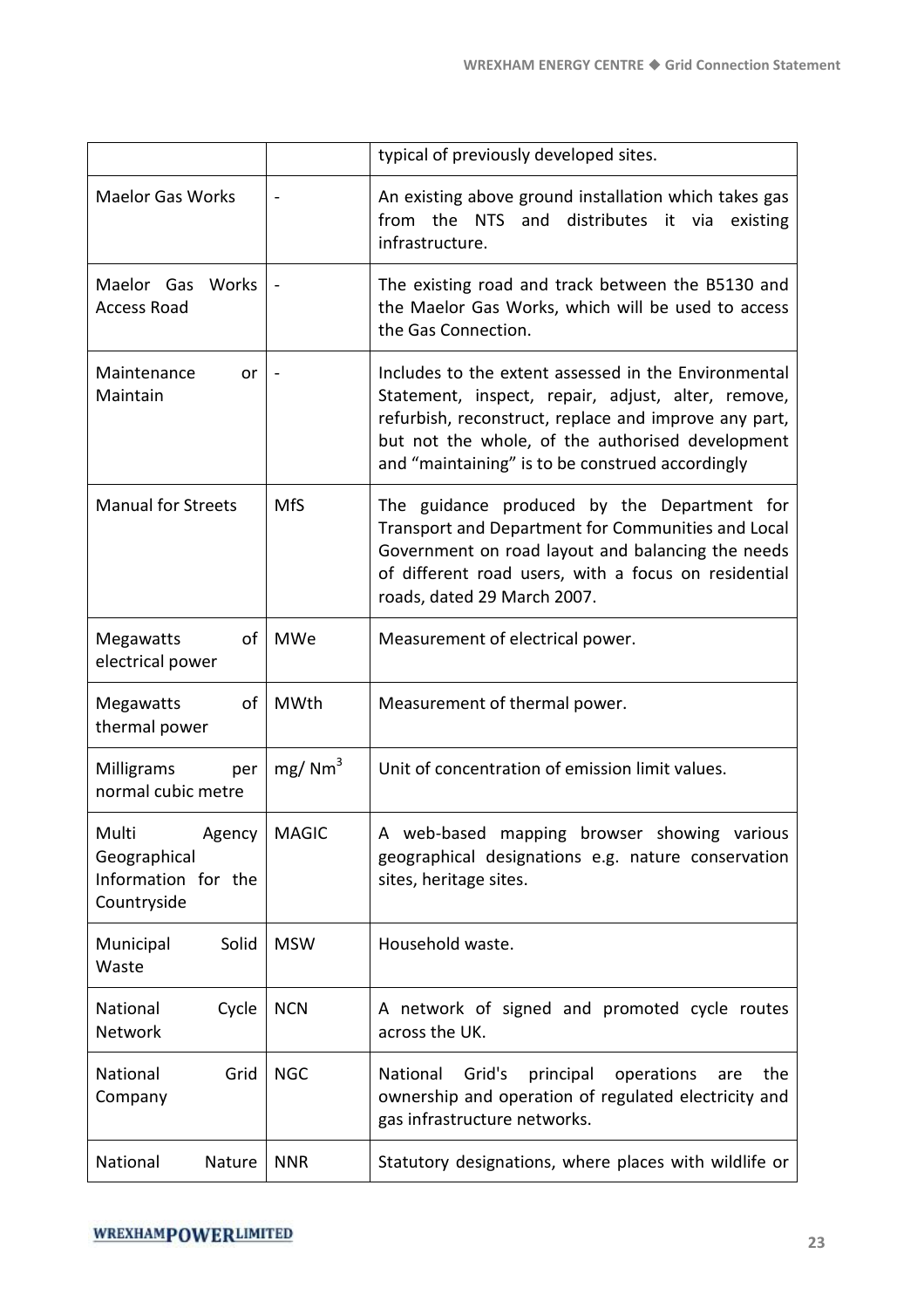| Reserve                                                    |                       | geological features that are significant at a national<br>level.                                                                                                                                                                                                                                        |
|------------------------------------------------------------|-----------------------|---------------------------------------------------------------------------------------------------------------------------------------------------------------------------------------------------------------------------------------------------------------------------------------------------------|
| Natura 2000 sites                                          |                       | A network of European designated sites including<br>Special Protection Areas (designated under Directive<br>2009/147/EC) and Special Conservation Areas as<br>listed in Annex I and II of the EU Directive 92/43/EEC<br>("Habitats Directive")                                                          |
| Natural<br>Resources<br>Wales                              | <b>NRW</b>            | NRW is a Welsh Government Sponsored Body,<br>created in 2013, which took over the work of<br>Countryside Council for Wales, Environment Agency<br>Wales and Forestry Commission Wales.                                                                                                                  |
| National<br>Policy<br><b>Statements</b>                    | <b>NPS</b>            | Statement of planning policy concerning the<br>consenting of NSIPs in the $UK -$ designated under the<br>Planning Act 2008. The Secretary of State must make<br>his or her decision on an application for a DCO in<br>accordance with a relevant<br><b>NPS</b><br>unless other<br>considerations apply. |
| National<br><b>Transmission System</b>                     | <b>NTS</b>            | The strategic natural gas pipeline serving the UK.                                                                                                                                                                                                                                                      |
| <b>Nationally Significant</b><br>Infrastructure<br>Project | <b>NSIP</b>           | As defined by the Planning Act 2008, which includes<br>within the definition of an NSIP any onshore<br>generating station in England and Wales of more than<br>50 MW.                                                                                                                                   |
| National Air Traffic<br><b>Control Services</b>            | <b>NATS</b>           | The main air traffic control service provider within the<br>UK.                                                                                                                                                                                                                                         |
| Vulnerable<br>Nitrate<br>Zone                              | <b>NVZ</b>            | A designated area where land drains into and<br>contributes to nitrate found in nitrate-polluted<br>waters.                                                                                                                                                                                             |
| Nitric Oxide                                               | <b>NO</b>             | Combustion product discharged by CCGT<br>power<br>station                                                                                                                                                                                                                                               |
| Nitrogen dioxide                                           | NO <sub>2</sub>       | Combustion product discharged by CCGT<br>power<br>station                                                                                                                                                                                                                                               |
| Oxides of nitrogen                                         | <b>NO<sub>x</sub></b> | Comprises mainly NO and NO <sub>2</sub> , combustion products<br>discharged by CCGT power stations.                                                                                                                                                                                                     |
| Sensitive<br><b>Noise</b><br>Receptor                      | <b>NSR</b>            | Receptors principally residential dwellings (existing or<br>for which planning consent is being sought/ has been                                                                                                                                                                                        |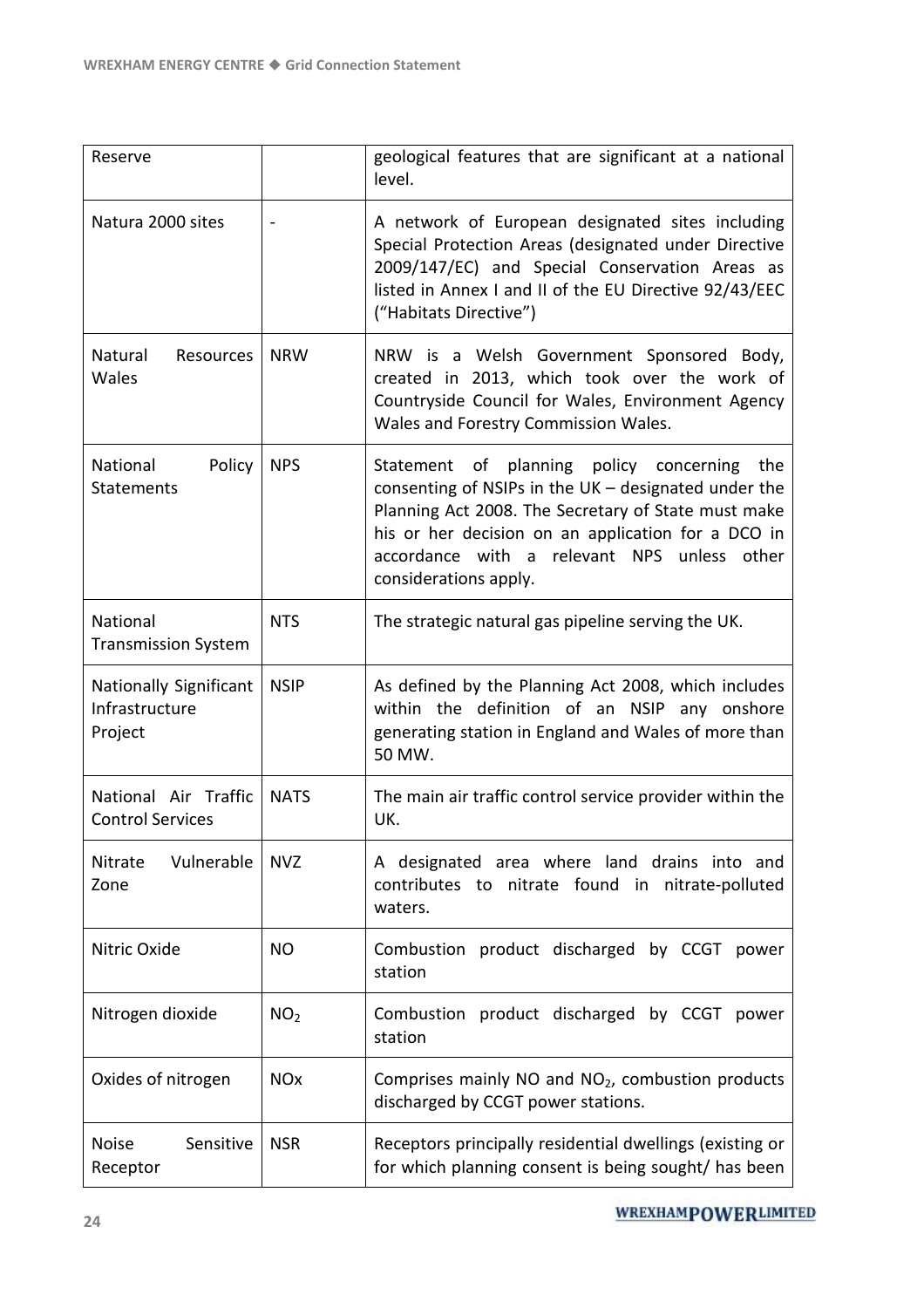|                                                               |                  | given) and any building used for long term residential<br>purposes (such as a nursing home).                                                                                                                                                                                        |
|---------------------------------------------------------------|------------------|-------------------------------------------------------------------------------------------------------------------------------------------------------------------------------------------------------------------------------------------------------------------------------------|
| Mobile<br>Non-Road<br>machinery                               | <b>NRMM</b>      | Construction vehicles or plant which are transported<br>to site on low loaders as they are not suitable for<br>driving on roads.                                                                                                                                                    |
| Non-Technical<br>summary                                      | <b>NTS</b>       | The non-technical summary of the Environmental<br>Statement.                                                                                                                                                                                                                        |
| North & Mid Wales<br><b>Trunk Road Agent</b>                  | <b>NMWTRA</b>    | NMWTRA is responsible on behalf<br>Welsh<br>οf<br>Government for managing the strategic road network<br>in North and Mid Wales                                                                                                                                                      |
| Okta                                                          |                  | A unit used in expressing the extent of cloud cover,<br>equal to one eighth of the sky.                                                                                                                                                                                             |
| Operation                                                     |                  | The routine day to day functioning of the Scheme,<br>including Maintenance activities.                                                                                                                                                                                              |
| Order                                                         |                  | The Wrexham (Gas Fired Power Station) Order, being<br>the Development Consent Order which has been<br>applied to be made by the Secretary of State<br>authorising the Power Station Complex Site, a draft of<br>which is submitted with the Application (Document<br>Reference 3.1) |
| Order Land                                                    |                  | The land as shown on the Land Plans (Document<br>Reference 2.2) within which the Scheme may be<br>carried out.                                                                                                                                                                      |
| <b>Order Limits</b>                                           |                  | The limits shown on the Works Plans (Document<br>Reference 2.3) within which the Power Station<br>Complex Site may be carried out.                                                                                                                                                  |
| <b>Ordnance Survey</b>                                        | <b>OS</b>        | National mapping agency for Great Britain                                                                                                                                                                                                                                           |
| Overhead Line                                                 | OHL              | Network of overhead electricity distribution and<br>transmission lines                                                                                                                                                                                                              |
| Part II A                                                     |                  | The section of EPA 1990 that deals with contaminated<br>land.                                                                                                                                                                                                                       |
| Annual Average Flow<br>for<br>surface<br>Rate<br>water runoff | $Q_{\text{BAR}}$ |                                                                                                                                                                                                                                                                                     |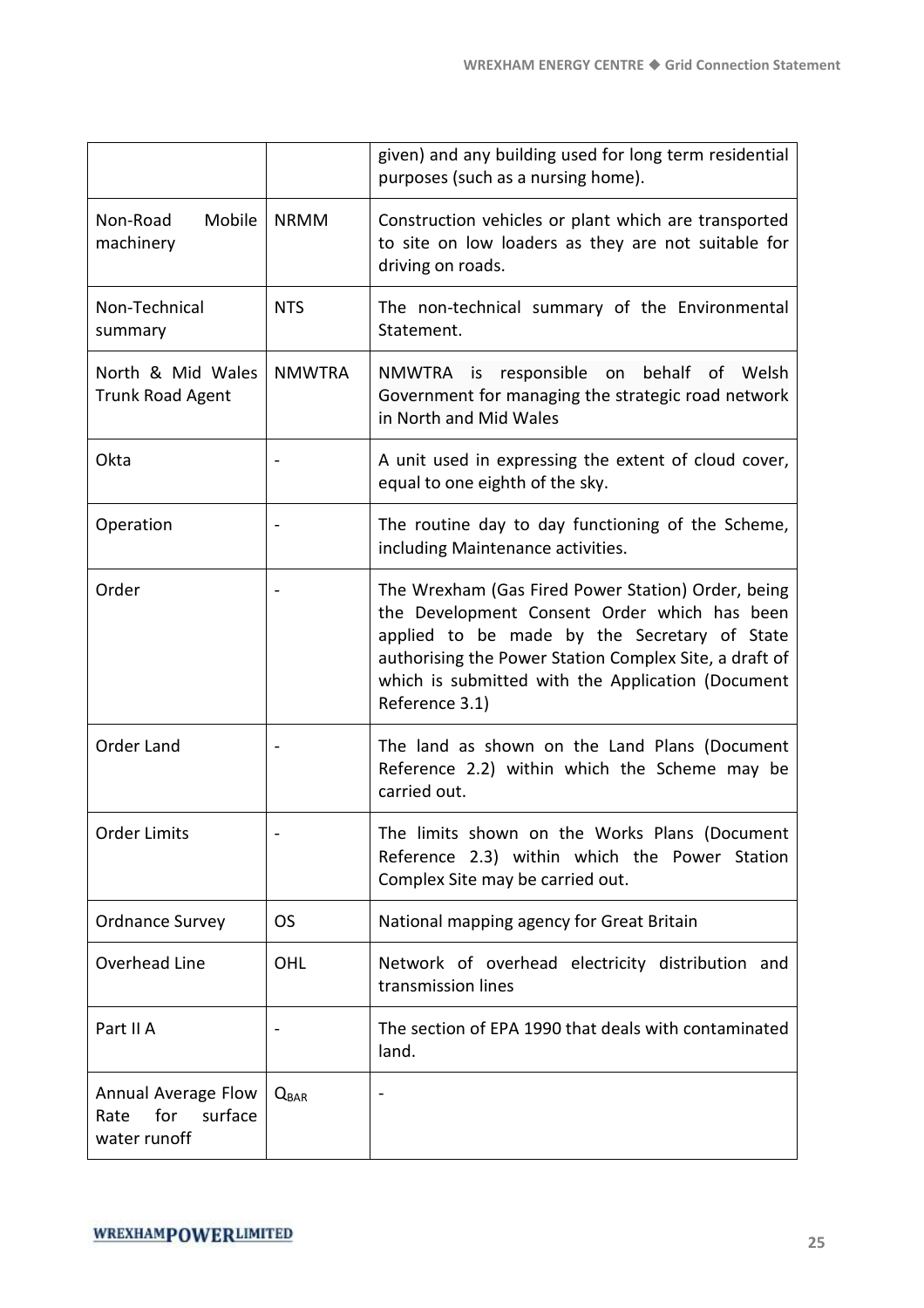| Particulate Matter                           | PM          | Very small solid or liquid particles.                                                                                                                                                                                                                                                    |
|----------------------------------------------|-------------|------------------------------------------------------------------------------------------------------------------------------------------------------------------------------------------------------------------------------------------------------------------------------------------|
| Pathway                                      |             | The route by which contamination moves from a<br>source to a given receptor.                                                                                                                                                                                                             |
| Peak<br>Particle<br>Velocity                 | <b>PPV</b>  | A term used to measure vibration through a solid<br>surface. When a vibration is measured, the point at<br>which the measurement takes place can<br>be<br>considered to have a particle velocity.                                                                                        |
| Heavy<br>Percentage<br><b>Goods Vehicles</b> | %HGV        | Percentage of traffic that is classified as Heavy Goods<br>Vehicles over a given period.                                                                                                                                                                                                 |
| Percentile                                   |             | A value below which that percentage of data will<br>either fall or equal. For instance, the 98th percentile<br>of values for a year is the value below which 98% of<br>all of the data in the year will fall, or equal.                                                                  |
| Permitted<br>Development                     |             | Development that is deemed under legislation to<br>have planning consent without the need to obtain<br>planning permission.                                                                                                                                                              |
| Personal<br>Protective<br>Equipment          | PPE         | Equipment a person may wear to protect themselves<br>from risks e.g. high-visibility jackets, gloves, steel toe<br>capped boots.                                                                                                                                                         |
| Pipeline<br>Inspection<br>Gauge              | PIG         | Pipeline inspection and cleaning device.                                                                                                                                                                                                                                                 |
| Planning Act 2008                            | PA 2008     | England and Wales legislation which established the<br>legal framework to apply for, examine and determine<br>applications for Nationally Significant Infrastructure<br>Projects.                                                                                                        |
| Planning<br>Inspectorate                     | <b>PINS</b> | Executive agency supported by the Department for<br>Communities and Local Government which deals with<br>planning appeals, national infrastructure, planning<br>applications, examinations of local plans and other<br>planning related and specialist casework in England<br>and Wales. |
| Policy<br>Planning<br>Wales                  | <b>PPW</b>  | Overarching land use planning policy for Wales,<br>produced by the Welsh Government (edition 8,<br>January 2016).                                                                                                                                                                        |
| Pollution Prevention                         | <b>PPG</b>  | Environment Agency published guidance on pollution                                                                                                                                                                                                                                       |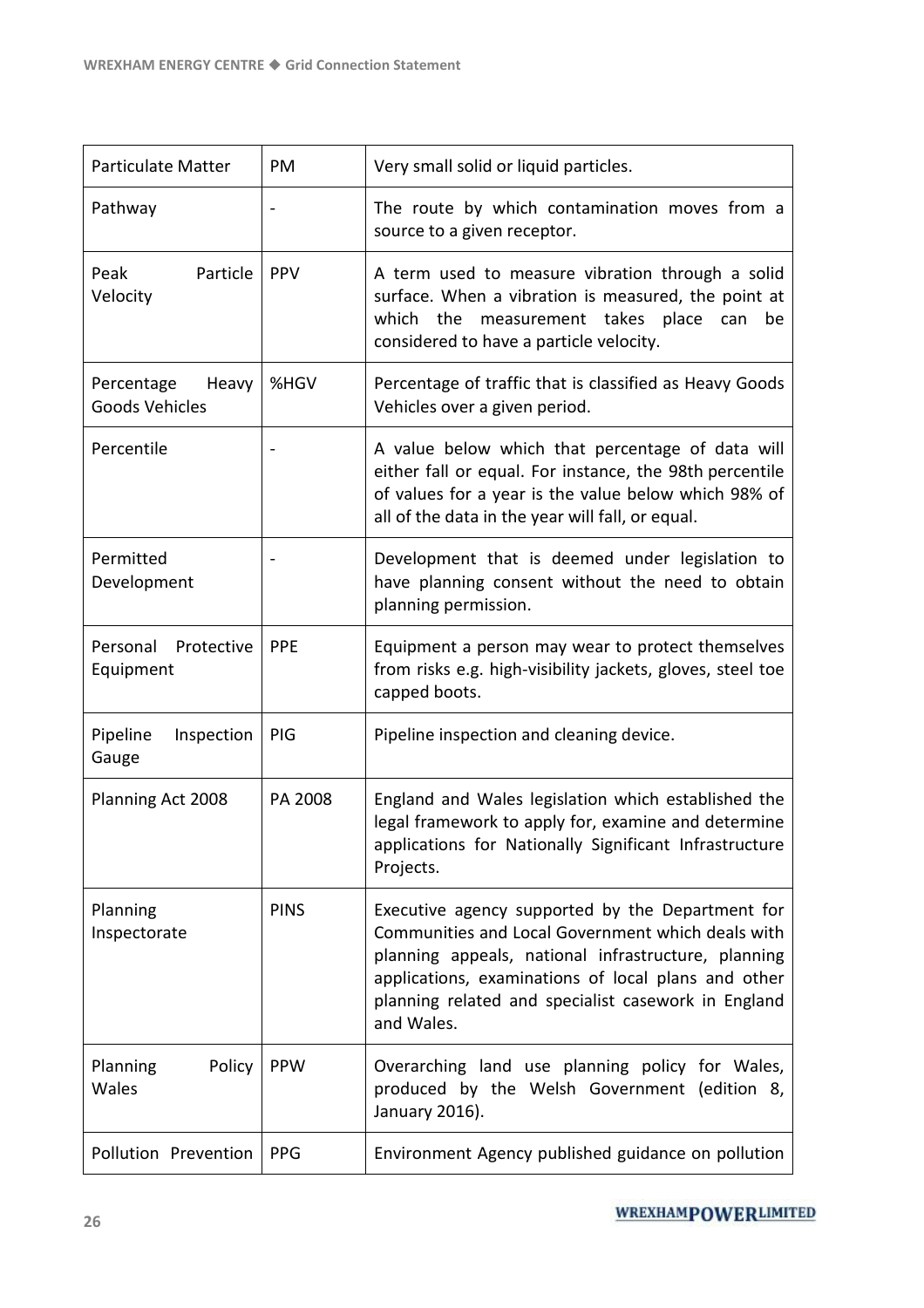| Guidance                                                  |             | prevention and best practice                                                                                                                                                                                                                                                                                                                                                                                                                                         |
|-----------------------------------------------------------|-------------|----------------------------------------------------------------------------------------------------------------------------------------------------------------------------------------------------------------------------------------------------------------------------------------------------------------------------------------------------------------------------------------------------------------------------------------------------------------------|
|                                                           |             |                                                                                                                                                                                                                                                                                                                                                                                                                                                                      |
| Potential<br>Contaminant<br>Linkages                      | <b>PCL</b>  | The existence of a contamination source and a<br>receptor where a pathway is also present linking the<br>two.                                                                                                                                                                                                                                                                                                                                                        |
| <b>Station</b><br>Power<br>Complex                        |             | The power generating element of the Scheme<br>including gas turbine building, Stack(s), HRSG(s),<br>transformers, steam turbine building, admin/control<br>building, heat interface building, pressure regulation<br>installation, water tanks, car parking, internal site<br>roads, workshop, water treatment plant, switchyard,<br>switchgear room and surface and foul water drainage<br>(please refer to Works numbered 1A to 1G in<br>Schedule 1 to the Order). |
| Station<br>Power<br><b>Complex Site</b>                   |             | The Power Station Complex, Laydown Areas, surface<br>drainage,<br>landscaping<br>and<br>ecological<br>water<br>mitigation, (Works numbered 1, 2, 3, 4 and 5 in<br>Schedule 1 to the Order and as shown on the Works<br>Plan).                                                                                                                                                                                                                                        |
| Preliminary<br>Environmental<br><b>Information Report</b> | <b>PEIR</b> | A report describing the preliminary environmental<br>assessment during the pre-application process of an<br>NSIP.                                                                                                                                                                                                                                                                                                                                                    |
| Pressure Regulating<br>Installation                       | PRI         | Part of the Power Station Complex where the gas is<br>received from the Gas Connection.<br>The PRI<br>conditions the gas before use in the gas turbine(s)                                                                                                                                                                                                                                                                                                            |
| Previous Scheme                                           |             | The scheme proposed by WPL in 2011, for a power<br>station with a generating capacity of up to 1,200 MW <sub>e</sub><br>detailed in the Previous Scoping Report and which has<br>been superseded by the Scheme which is the subject<br>of the Application.                                                                                                                                                                                                           |
| Scoping<br>Previous<br>Opinion                            |             | The Scoping Opinion issued by the Secretary of State<br>in January 2013.                                                                                                                                                                                                                                                                                                                                                                                             |
| Scoping<br>Previous<br>Report                             |             | The Scoping Report submitted by WPL to the<br>Secretary of State in November 2012.                                                                                                                                                                                                                                                                                                                                                                                   |
| Public Right of Way                                       | PRoW        | Paths on which the public have legally protected<br>rights to pass.                                                                                                                                                                                                                                                                                                                                                                                                  |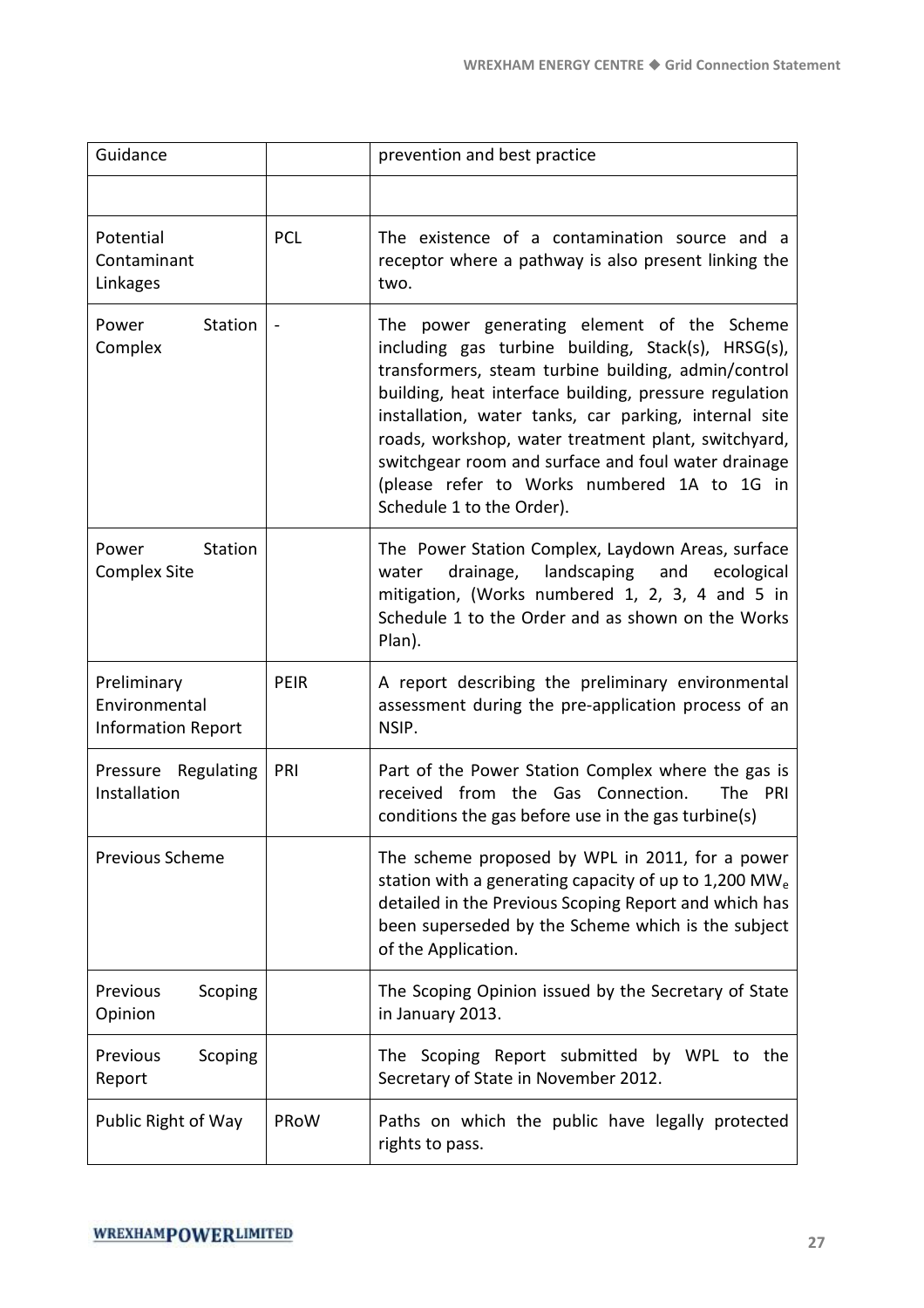| Ramsar site                                               |                | for wetlands of<br>designation<br>International<br>A<br>importance.                                                                                                                                                                                                                                                                        |
|-----------------------------------------------------------|----------------|--------------------------------------------------------------------------------------------------------------------------------------------------------------------------------------------------------------------------------------------------------------------------------------------------------------------------------------------|
| Receptor                                                  |                | An identified aspect of the environment - e.g. a<br>resident, protected species, heritage asset, controlled<br>water etc - that may be affected by the Scheme and,<br>as such, has been assessed as part of the EIA<br>undertaken.                                                                                                         |
| Registered Parks and<br>Gardens                           |                | designed landscapes of special<br>Gardens and<br>architectural and historic importance, placed on a<br>register by Cadw.                                                                                                                                                                                                                   |
| Remediation                                               |                | The clean-up of contaminated soil to make it suitable<br>and safe for future use.                                                                                                                                                                                                                                                          |
| River<br><b>Basin</b><br>Management Plan                  | <b>RBMP</b>    | A management tool created by Natural Resources<br>Wales to use for integrated water resources<br>management.                                                                                                                                                                                                                               |
| Rochdale Envelope                                         | $\blacksquare$ | The Rochdale cases provide the basis upon which a<br>project can be described by a series of maximum<br>extents - the 'worst case' scenario - allowing the<br>detailed design of the scheme to vary within this<br>'envelope' without invalidating the corresponding<br>EIA. This envelope has been assessed in the EIA for<br>the Scheme. |
| Scheduled<br>Monument                                     | <b>SM</b>      | A "nationally important" archaeological site or<br>building, protected under the<br>historic<br>Ancient<br>Monuments and Archaeological Areas Act 1979.                                                                                                                                                                                    |
| Scheme<br>(also<br>referred to as the<br>"WEC")           |                | construction, operation, maintenance<br>The<br>and<br>eventual decommissioning of the Power Station<br>Complex Site (Work numbered 1-5 in Schedule 1 to<br>the Order) and the Gas Connection.                                                                                                                                              |
| <b>Scoping Opinion</b>                                    |                | The Scoping Opinion provided by the Secretary of<br>State in May 2014 and included in the Appendices to<br>the Environmental Statement (Document Reference<br>6.4, Appendix 5.1).                                                                                                                                                          |
| ScottishPower<br>Electricity Networks<br>or SP Manweb plc | <b>SPEN</b>    | Company which operates the electrical distribution<br>network in the North Wales and Cheshire area.                                                                                                                                                                                                                                        |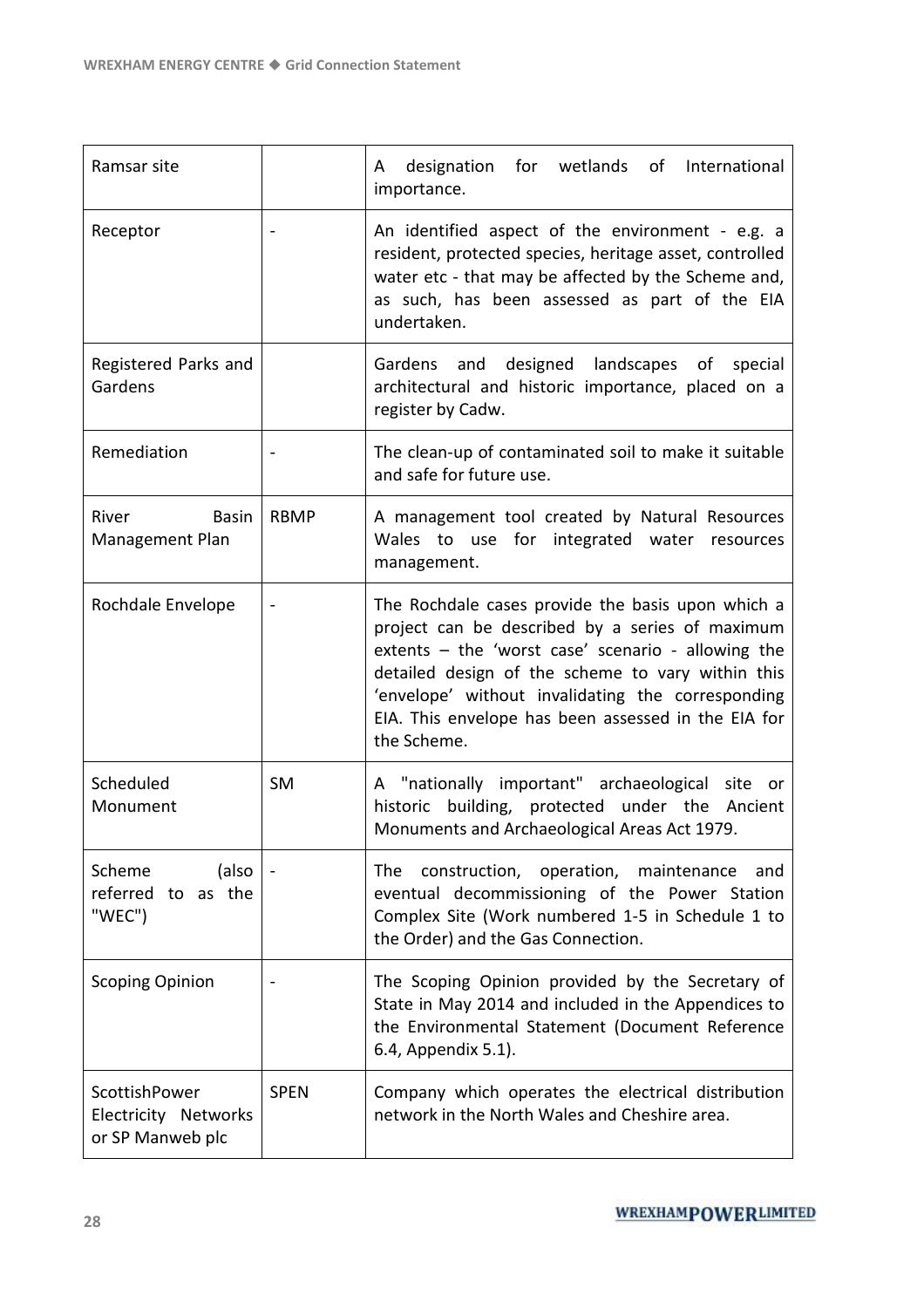| Secretary of State                                      | SoS         | The decision maker for a NSIP application and head of<br>the relevant government department. In the context<br>of the Application the decision maker is the Secretary<br>of State for Energy and Climate Change.                                                   |
|---------------------------------------------------------|-------------|--------------------------------------------------------------------------------------------------------------------------------------------------------------------------------------------------------------------------------------------------------------------|
| Site (also referred to<br>as the "WEC Site")            |             | The area in which the Scheme will be constructed,<br>operated and decommissioned as defined by the<br>Order Land.                                                                                                                                                  |
| <b>Site</b><br>of<br>Nature<br>Conservation<br>Interest | SNCI        | Non-statutory areas of local importance for nature<br>conservation.                                                                                                                                                                                                |
| Site<br>Special<br>of<br>Scientific Interest            | SSSI        | A geological or biological conservation designation<br>denoting a protected area in the UK.                                                                                                                                                                        |
| <b>Site</b><br>Waste<br>Management Plan                 | <b>SWMP</b> | The strategic document dealing with the effective<br>management of materials used for the construction<br>and the operation of the Scheme ensuring that waste<br>is considered at all stages of the Scheme. The SWMP<br>will form part of the CEMP for the Scheme. |
| Spraint                                                 |             | <b>Otter Faeces</b>                                                                                                                                                                                                                                                |
| Soil<br>Framework<br>Directive 2006                     | <b>SFD</b>  | Proposed Directive (proposal withdrawn in 2014) to<br>promote the sustainable use of soil and protect soil as<br>a natural resource.                                                                                                                               |
| Sound Power Level                                       | SWL         | The Sound Energy flow per unit of time.                                                                                                                                                                                                                            |
| Sound Pressure Level                                    | <b>SPL</b>  | Logarithmic measure of the sound pressure of a<br>sound relative to a reference value, the threshold of<br>hearing.                                                                                                                                                |
| of I<br>Special<br>Area<br>Conservation                 | <b>SAC</b>  | Area of protected habitats and species as defined in<br>the European Union's Habitat Directive (92/43/EEC).                                                                                                                                                        |
| Special<br>Landscape<br>Areas                           | <b>SLA</b>  | Local designation to provide protection for locally<br>significant and attractive landscapes.                                                                                                                                                                      |
| Protection<br>Special<br>Area                           | <b>SPA</b>  | A designated area for birds under the European Union<br><b>Directive</b><br>Conservation<br>the<br>of Wild<br>on<br><b>Birds</b><br>(2009/147/EC)                                                                                                                  |
| Stack(s)                                                |             | The structure by which the exhaust gases and waste<br>heat from the Power Station Complex will be emitted<br>to the atmosphere during Operation.                                                                                                                   |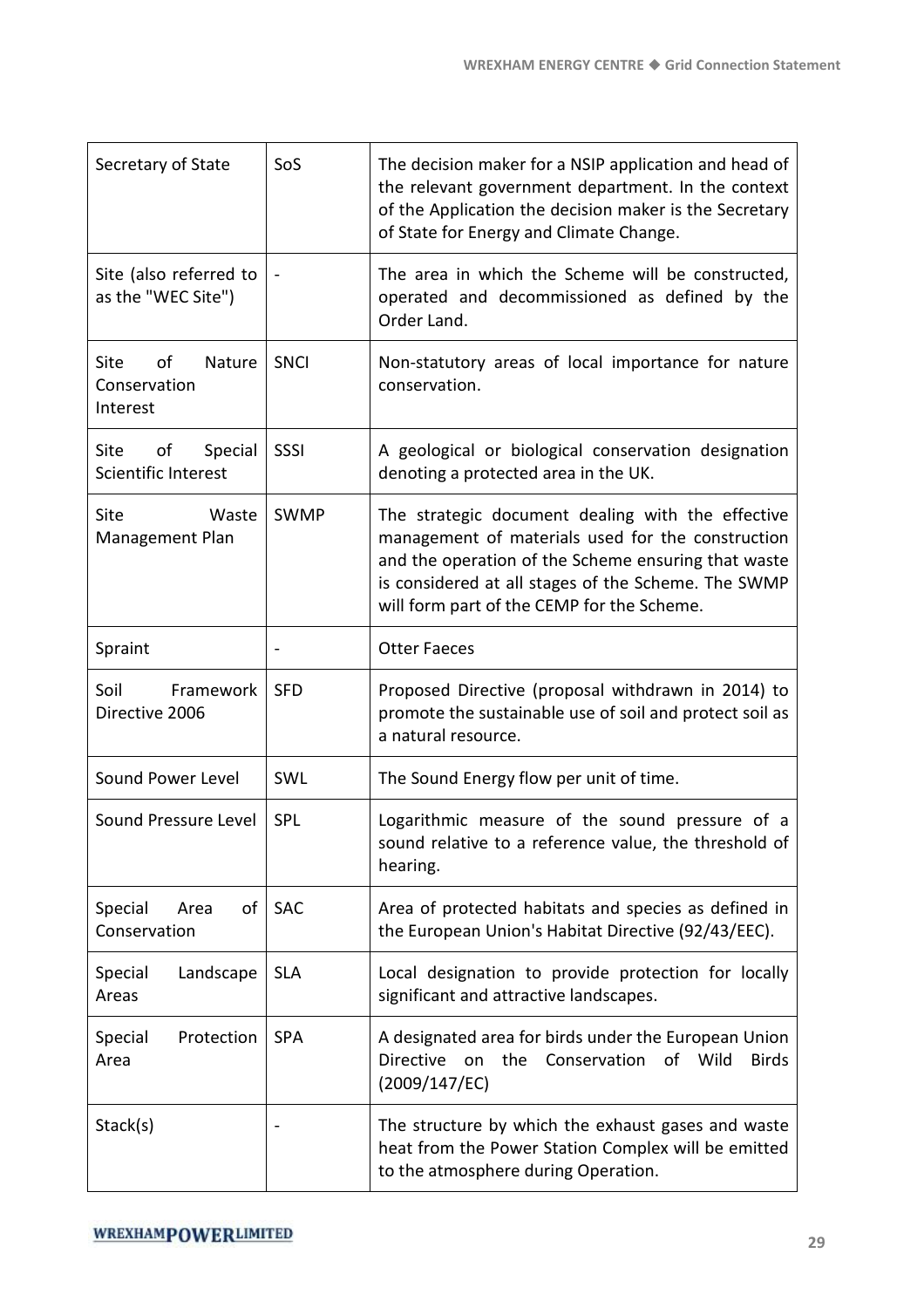| of<br>Statement<br>Community<br>Consultation            | SoCC             | A statement describing how an applicant proposes to<br>consult the local community about a project.                                                                                                                                                 |
|---------------------------------------------------------|------------------|-----------------------------------------------------------------------------------------------------------------------------------------------------------------------------------------------------------------------------------------------------|
| SuDs Approval Body                                      | <b>SAB</b>       |                                                                                                                                                                                                                                                     |
| <b>Sulphur Oxides</b>                                   | SOx              | One of the combustion products discharged by CCGT<br>power stations.                                                                                                                                                                                |
| Sustainable<br>Drainage Systems                         | <b>SuDS</b>      | Water management practices and facilities that drain<br>surface water more sustainably than the conventional<br>practice of routing run-off through a pipe to a<br>watercourse.                                                                     |
| Switchgear                                              |                  | The combination of switches, fuses or circuit breakers<br>used to control, protect and isolate electrical<br>equipment. Can be air-insulated or gas-insulated.                                                                                      |
| Advice<br>Technical<br><b>Notes</b>                     | <b>TAN</b>       | Technical Advice Notes produced by the Welsh<br>Government which<br>provide<br>detailed<br>planning<br>guidance on technical issues.                                                                                                                |
| Tonnes per annum                                        | tpa              | Unit for measuring waste produced.                                                                                                                                                                                                                  |
| Town and Country<br>Planning Act 1990                   | <b>TCPA 1990</b> | The Act which consolidates certain enactments<br>relating to town and country planning (excluding<br>special controls in respect of buildings and areas of<br>special architectural or historic interest and in respect<br>of hazardous substances) |
| Analysis<br>Transport<br>Guidance                       | <b>TAG</b>       | Guidance from the Department for Transport on how<br>to assess transportation schemes first published on<br>29 October 2013 and last updated on 10 November<br>2014.                                                                                |
| Preservation<br><b>Tree</b><br>Order                    | <b>TPO</b>       | A written order made by the local authority which<br>makes it an offence to intentionally damage or<br>remove a tree protected by that order without the<br>authority's permission.                                                                 |
| Urban<br>Wastewater<br><b>Treatment Directive</b>       |                  | A European Directive to protect the environment<br>from the adverse effects of urban waste water.                                                                                                                                                   |
| (England<br>Waste<br>&<br>Regulations<br>Wales)<br>2011 |                  | Legislation for waste prevention, management and<br>introduction of waste hierarchy.                                                                                                                                                                |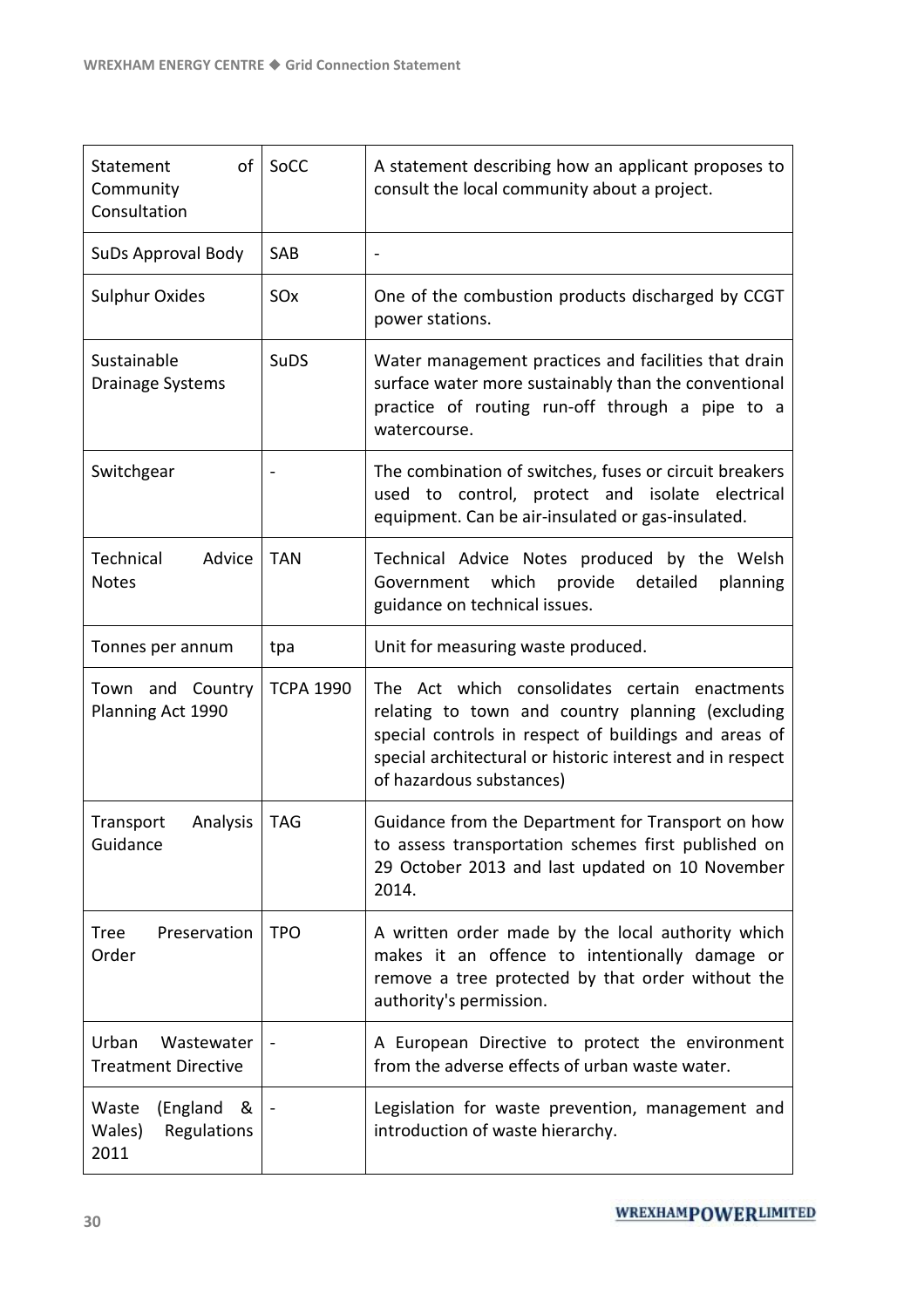| Waste Framework   WaFD<br><b>Directive</b>                     |             | The Waste Framework Directive is a European Union<br>Directive which requires all EU states to take the<br>necessary measures to ensure waste is recovered or<br>disposed of without endangering human health or<br>causing harm to the environment. It has been<br>transposed to the Waste<br>(England & Waste)<br>Regulations in 2011. |
|----------------------------------------------------------------|-------------|------------------------------------------------------------------------------------------------------------------------------------------------------------------------------------------------------------------------------------------------------------------------------------------------------------------------------------------|
| Water<br>Framework<br><b>Directive</b>                         | <b>WFD</b>  | The Water Framework Directive is a European Union<br>directive which commits EU member states to<br>achieve good qualitative and quantitative status of all<br>water bodies by 2015.                                                                                                                                                     |
| Water Resources Act<br>1991                                    | <b>WRA</b>  | Legislation to prevent and minimise pollution of<br>water.                                                                                                                                                                                                                                                                               |
| <b>Welsh Government</b>                                        |             | Welsh Government is the devolved Government for<br>Wales with responsibility for the economy, education,<br>health, planning, and other policy areas.                                                                                                                                                                                    |
| Welsh Water                                                    |             | Supplies wastewater services within the Scheme area.                                                                                                                                                                                                                                                                                     |
| Weighted<br>Sound<br><b>Reduction Index</b>                    | $R_{w}$     | Single-number quantity which characterises the<br>airborne sound insulation of a material or building<br>element over a range of frequencies when tested in a<br>laboratory.                                                                                                                                                             |
| Wildlife<br>and<br>Countryside<br>Act<br>1981                  |             | Legislation which protects animals, plants and certain<br>habitats in the UK.                                                                                                                                                                                                                                                            |
| Wrexham Energy<br>Centre (also referred<br>to as the "Scheme") | <b>WEC</b>  | The construction, operation, maintenance and<br>eventual decommissioning of the Power Station<br>Complex Site (Work numbered 1-5 in Schedule 1 to<br>the Order) and the Gas Connection.                                                                                                                                                  |
| <b>WEC</b><br>Site<br>(also<br>referred to as the<br>"Site")   |             | The area in which the Scheme will be constructed,<br>operated and decommissioned as defined by the<br>Order Land.                                                                                                                                                                                                                        |
| Wrexham<br>County<br><b>Borough Council</b>                    | <b>WCBC</b> | The unitary authority area within which the Scheme is<br>located                                                                                                                                                                                                                                                                         |
| Wrexham<br>Industrial<br>Estate                                | <b>WIE</b>  | The substantial industrial estate to the east of<br>Wrexham within which the Power Station Complex<br>Site will be located.                                                                                                                                                                                                              |